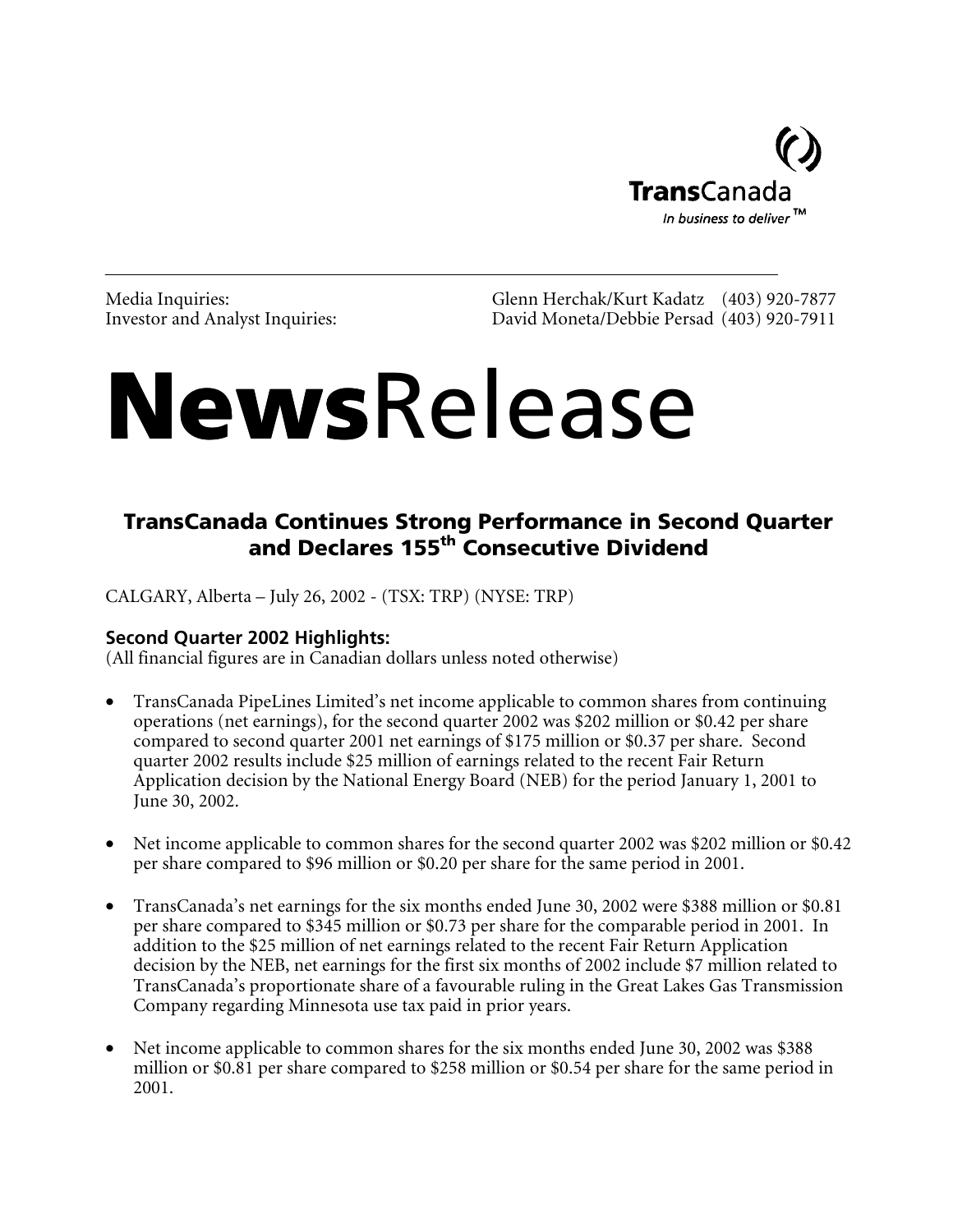- TransCanada continues to strengthen its balance sheet. Funds generated from continuing operations for the second quarter 2002 increased approximately \$80 million compared to the same period last year. For the six months ended June 30, 2002 funds generated from continuing operations were \$932 million compared to \$814 million for the same period in 2001, an increase of approximately 14 per cent. In the first six months of 2002, TransCanada used a portion of its cash resources to fund debt maturities of \$116 million and reduce notes payable by \$240 million. The company invested \$215 million in its operations in the first six months of this year.
- TransCanada's Board of Directors today declared a quarterly dividend of \$0.25 per share for the quarter ended September 30, 2002 on the company's outstanding common shares. This is the 155th consecutive quarterly dividend on TransCanada's common shares and is payable on October 31, 2002 to shareholders of record at the close of business on September 30, 2002. The Board also declared regular dividends on TransCanada's preferred shares.
- Deliveries of natural gas on the Alberta System averaged 11.3 billion cubic feet per day (Bcf/d) for the first six months of 2002, equal to deliveries for the same period in 2001. Field receipts volumes for the Alberta System for the six months ended June 30, 2002 were 11.3 Bcf/d compared to 11.4 Bcf/d for the same period last year. Canadian Mainline deliveries averaged 7.2 Bcf/d for the first six months of 2002 compared to 6.7 Bcf/d for the same period in 2001. Canadian Mainline inlet volumes at the Alberta border and in Saskatchewan which are delivered to markets for the first six months of this year were 6.1 Bcf/d compared to 5.7 Bcf/d for the first six months in 2001. The BC System delivered an average of 1.0 Bcf/d of natural gas in the first six months of this year, compared to 1.1 Bcf/d in the same period in 2001.

"TransCanada's second quarter results demonstrate our disciplined and steady approach to maintaining and utilizing our strong financial position," said Hal Kvisle, TransCanada's chief executive officer. "The strategic moves we've made over the past couple of years have positioned us as a strong, financially stable company. And in a time when unstable financial markets are resulting in many of our peers experiencing difficulty, TransCanada continues to deliver solid value and returns for its shareholders.

"By continuing to focus on our five key strategies we're staying the course toward our ultimate goal to be a leader in natural gas transmission and electric power in the northern tier of North America. I'm proud we have not wavered from our strategies since adopting them more than two years ago. We know what we want to achieve and how we're going to accomplish it. We are a strong competitor in our core businesses of natural gas transmission and power, and we will continue to use our competitive advantages to create shareholder value through astute investments in the northern tier of North America."

TransCanada's five key strategies are to: sustain, grow and optimize its natural gas transmission business; negotiate a new regulatory framework; grow its power business; be operationally excellent; and maintain and utilize its strong financial position.

Commenting on the state of the regulated Canadian pipeline industry, Mr. Kvisle said TransCanada is the largest owner of Canadian natural gas pipelines, with a current regulated ratebase of approximately \$14 billion in its wholly owned pipelines. Over the past six years, TransCanada's return on capital for the majority of its Canadian regulated pipelines (not including the Alberta System) has declined from more than 7 per cent to approximately 5.8 per cent, through the workings of a bond-indexed formula adopted by the NEB in 1995. By comparison, returns across the broader North American pipeline industry continue to average more than 7 per cent.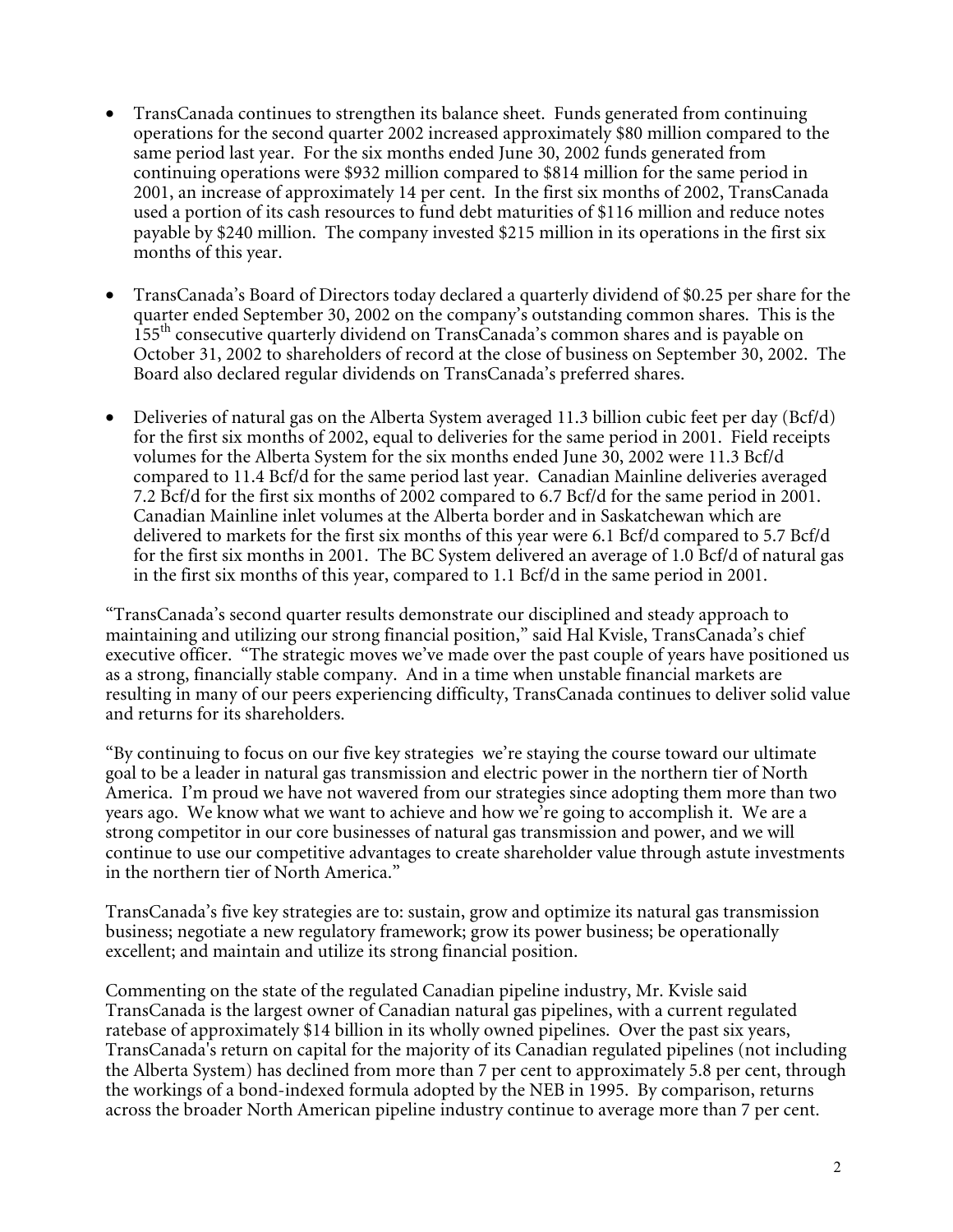In June 2001, TransCanada filed its Fair Return Application with the NEB, seeking a 7.5 per cent return on Canadian Mainline capital of approximately \$9 billion. On June 21, 2002, the NEB released its decision on the Fair Return Application, awarding TransCanada a return of approximately 5.8 per cent on capital in the Canadian Mainline. This equates to a return on common equity of 9.53 per cent on a deemed common equity ratio of 33 per cent.

"We are disappointed with the NEB's decision because it does not recognize the long-term business risks of our Canadian Mainline, particularly the portion of the system that transports natural gas east from Winnipeg," said Mr. Kvisle. "TransCanada needs to operate this portion of the system for at least 30 more years in order to recover its equity investment and repay the associated debt. And we are concerned that western Canadian gas may not flow to markets served by this portion of the Canadian Mainline for an equal amount of time. We do not believe the NEB has recognized this substantial business risk, as evidenced by the low return on capital it awarded TransCanada."

Mr. Kvisle said regardless of its disappointment in the NEB's decision, TransCanada remains committed to the Canadian pipeline business. "Our Alberta System, our BC System and the western portion of the Canadian Mainline have better risk/reward characteristics than the eastern portion (east of Winnipeg) of the Canadian Mainline. Today, TransCanada is much more than just the Canadian Mainline, which now makes up approximately 40 per cent of our total asset base. And because the eastern portion of the Canadian Mainline now comprises only approximately 20 per cent of our total assets, we are optimistic that the associated risks can be managed.

"We are currently discussing alternative business models with our customers that would enable us to reduce our risk on the Canadian Mainline by recovering our capital over a shorter period of time. Through this process, we would work to reach agreement on a return on capital that is appropriate for a lower business risk on the Canadian Mainline."

Commenting on opportunities in the North American pipeline and power businesses, Mr. Kvisle said many of TransCanada's competitors are currently experiencing financial difficulties, in part, due to significant exposures to marketing and trading activities. "TransCanada exited its natural gas marketing business in 2001, before industry conditions reached their current difficult state. Now, our strong balance sheet positions us to pursue and acquire high-quality natural gas pipeline and power assets in preferred American markets--swiftly, strongly and decisively. We are enthused by many of the current prospects, but we continue to approach each opportunity cautiously and with discipline."

In conclusion, Mr. Kvisle said TransCanada has emerged as a strong and viable company because of its commitments to both financial prudence and operational excellence. "Over the past two years, we have simplified our business significantly and intensified our focus on activities that affect our customers and shareholders positively. We run TransCanada with an extremely capable team of leaders and employees. I'm proud to say that they, along with TransCanada's board of directors and external auditors, continue to work hard to maintain the highest levels of corporate governance and business ethics for the company."

#### **Teleconference**

TransCanada will hold a teleconference today at 1:00 p.m. (Mountain) / 3:00 p.m. (Eastern) to discuss the second quarter 2002 financial results and general developments and issues concerning the company. Analysts, members of the media and other interested parties wanting to participate in the call should dial 1-800-387-6216 or 416-405-9328 (Toronto area) at least 10 minutes prior to the start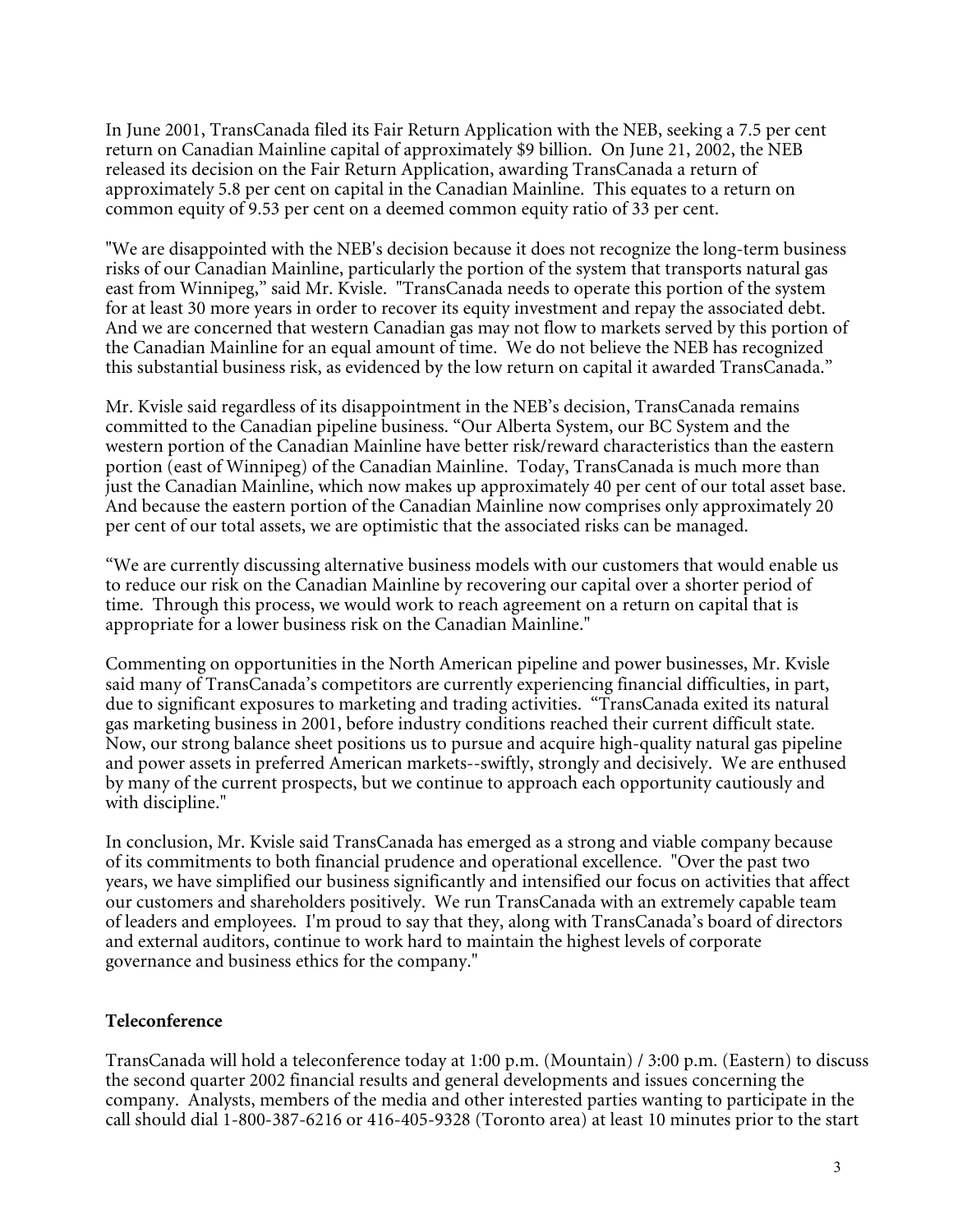of the call. No passcode is required. A live audio web cast of the teleconference will also be available on TransCanada's web site at www.transcanada.com.

The conference will begin with a short address by members of TransCanada's executive management, followed by a question and answer period for investment analysts. A question and answer period for members of the media will immediately follow.

A replay of the teleconference will be available two hours after the conclusion of the call until midnight, August 3, 2002, by dialing 1-800-408-3053 or 416-695-5800 (Toronto area) and entering passcode 1219622. The web cast will be archived and available for replay.

#### **About TransCanada**

TransCanada is a leading North American energy company. It is focused on natural gas transmission and power services with employees who are expert in these businesses. The company's network of approximately 38,000 kilometres of pipeline transports the majority of western Canada's natural gas production to the fastest growing markets in Canada and the United States. TransCanada owns, controls or is constructing a total of approximately 2,250 megawatts of power -- an amount of power that can meet the needs of more than two million average households. The company's common shares trade under the symbol TRP on the Toronto and New York stock exchanges. Visit us on the internet at www.transcanada.com for more information.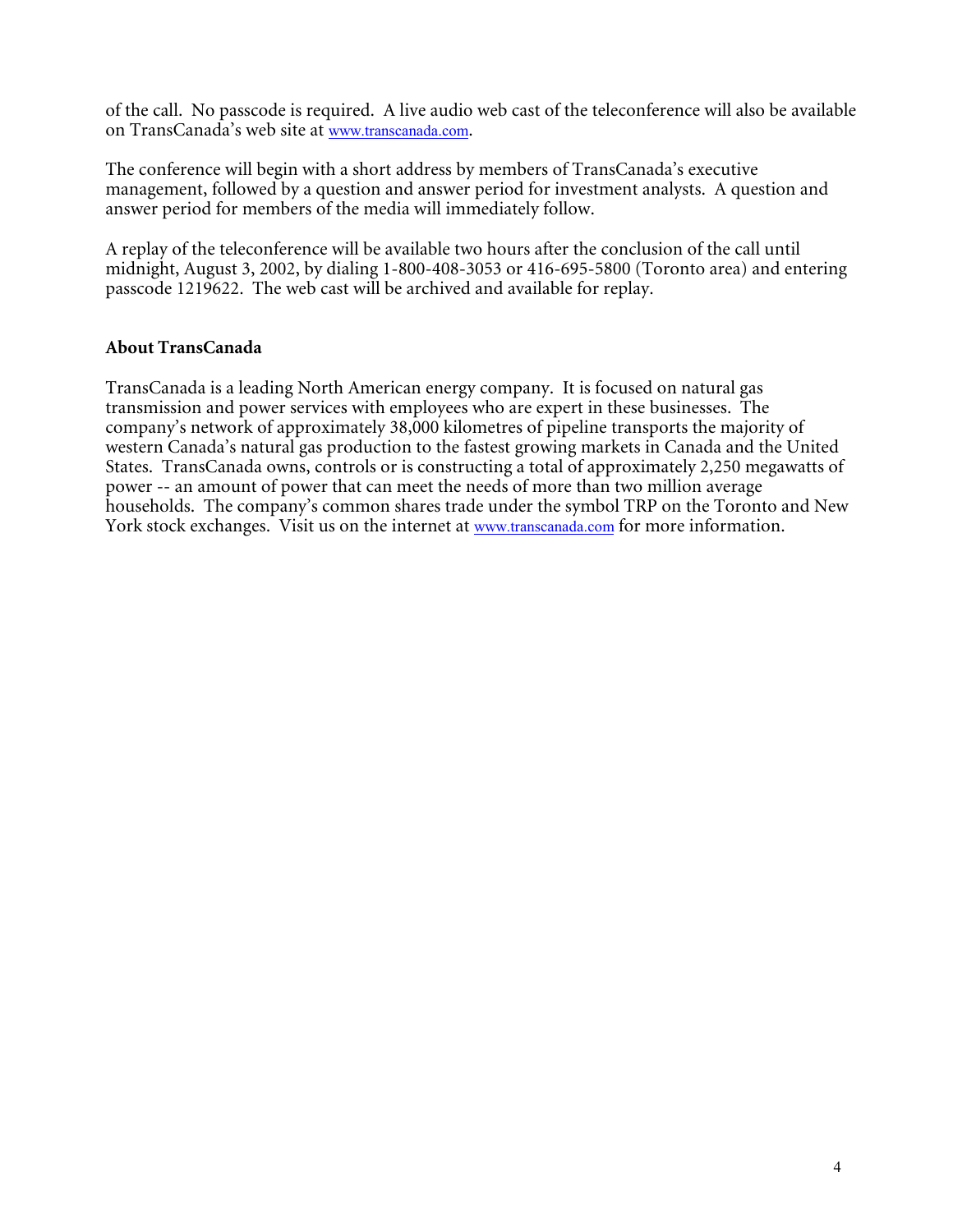#### **Second Quarter 2002 Financial Highlights** (unaudited)

| <b>Operating Results</b>                                    | Three months ended June 30         |         | Six months ended June 30         |        |  |
|-------------------------------------------------------------|------------------------------------|---------|----------------------------------|--------|--|
| (millions of dollars)                                       | 2002                               | 2001    | 2002                             | 2001   |  |
| <b>Revenues</b>                                             | 1,396                              | 1,319   | 2,640                            | 2,675  |  |
| <b>Net Income Applicable to Common Shares</b>               | 202                                | 96      | 388                              | 258    |  |
| <b>Cash Flow</b>                                            |                                    |         |                                  |        |  |
| Funds generated from continuing operations                  | 481                                | 401     | 932                              | 814    |  |
| Capital expenditures in continuing operations               | (98)                               | (75)    | (211)                            | (179)  |  |
| <b>Common Share Statistics</b>                              | Three months ended June 30<br>2002 | 2001    | Six months ended June 30<br>2002 | 2001   |  |
| Net Income Per Share - Basic and Diluted                    | \$0.42                             | \$0.20  | \$0.81                           | \$0.54 |  |
| <b>Dividend Per Share</b>                                   | \$0.25                             | \$0.225 | \$0.50                           | \$0.45 |  |
| <b>Funds Generated Per Share from Continuing Operations</b> | \$1.01                             | \$0.84  | \$1.95                           | \$1.71 |  |
| <b>Common Shares Outstanding (millions)</b>                 |                                    |         |                                  |        |  |
| Average for the period                                      | 478.0                              | 475.5   | 477.5                            | 475.3  |  |
| End of period                                               | 478.4                              | 475.6   | 478.4                            | 475.6  |  |

-30-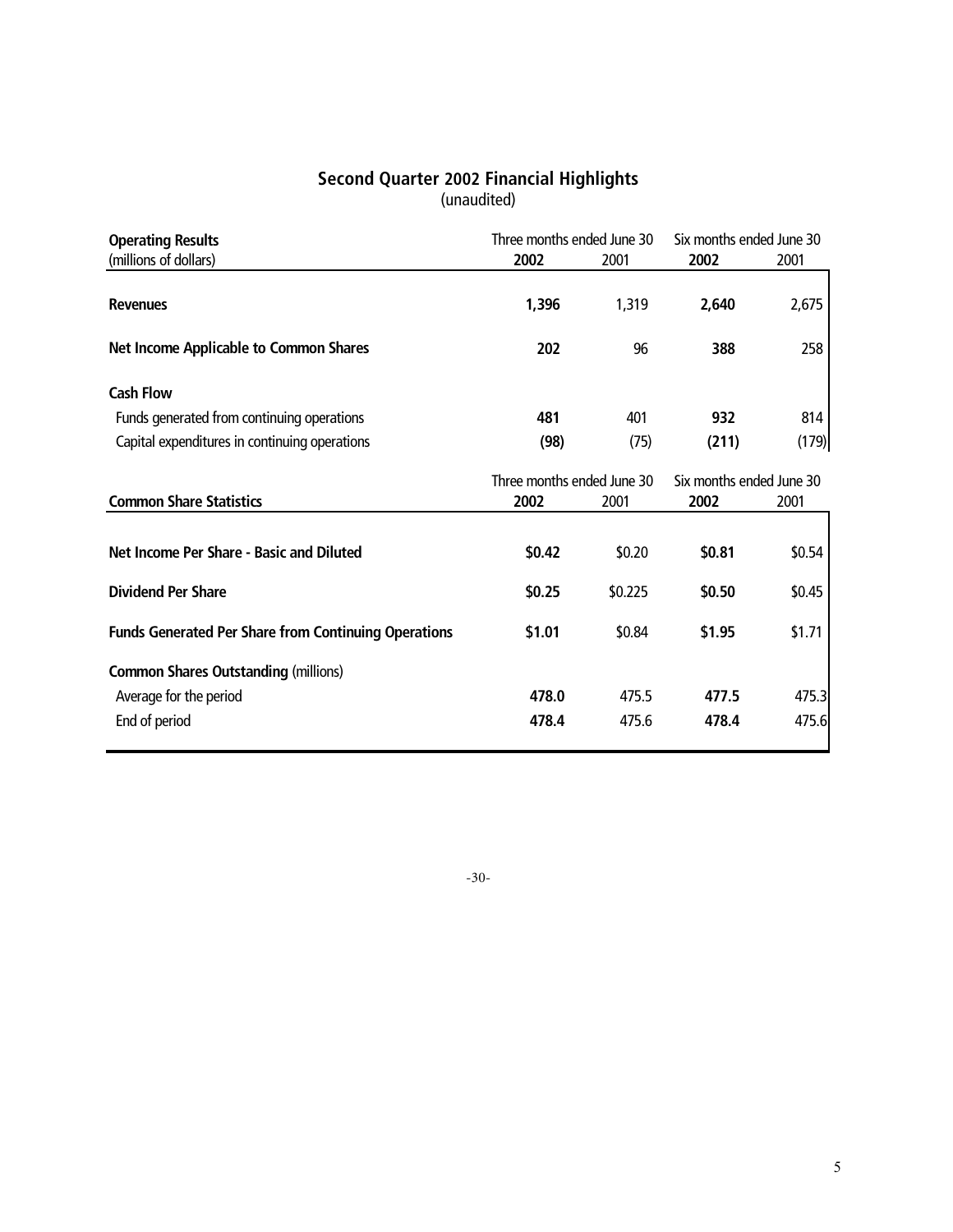

# **SECOND QUARTER 2002** Quarterly Report to Shareholders

| <b>Consolidated Results-at-a-Glance</b>         |        |                            |        |                          |
|-------------------------------------------------|--------|----------------------------|--------|--------------------------|
| (unaudited)                                     |        | Three months ended June 30 |        | Six months ended June 30 |
| (millions of dollars except per share amounts)  | 2002   | 2001                       | 2002   | 2001                     |
| Net Income/(Loss) Applicable to Common          |        |                            |        |                          |
| <b>Shares</b>                                   |        |                            |        |                          |
| Continuing operations                           | 202    | 175                        | 388    | 345                      |
| Discontinued operations                         |        | (79)                       |        | (87)                     |
|                                                 | 202    | 96                         | 388    | 258                      |
| Net Income/(Loss) Per Share - Basic and Diluted |        |                            |        |                          |
| Continuing operations                           | \$0.42 | \$0.37                     | \$0.81 | \$0.73                   |
| Discontinued operations                         |        | (0.17)                     |        | (0.19)                   |
|                                                 | \$0.42 | \$0.20                     | \$0.81 | \$0.54                   |

# **Management's Discussion and Analysis**

The following discussion and analysis should be read in conjunction with the accompanying unaudited consolidated financial statements of TransCanada PipeLines Limited (TransCanada or the company) and the notes thereto.

# **Results of Operations**

# **Consolidated**

TransCanada's net income applicable to common shares from continuing operations (net earnings) for the six months ended June 30, 2002 was \$388 million or \$0.81 per share compared to \$345 million or \$0.73 per share for the comparable period in 2001, an increase of \$43 million or \$0.08 per share. In June 2002, the company received the National Energy Board (NEB) decision on its Fair Return Application (Fair Return decision) to determine the cost of capital to be included in the calculation of 2001 and 2002 final tolls on its Canadian Mainline. The Fair Return decision on the cost of capital included an increase in the deemed common equity ratio from 30 to 33 per cent effective January 1, 2001. The NEB also decided that the return on equity as calculated based on the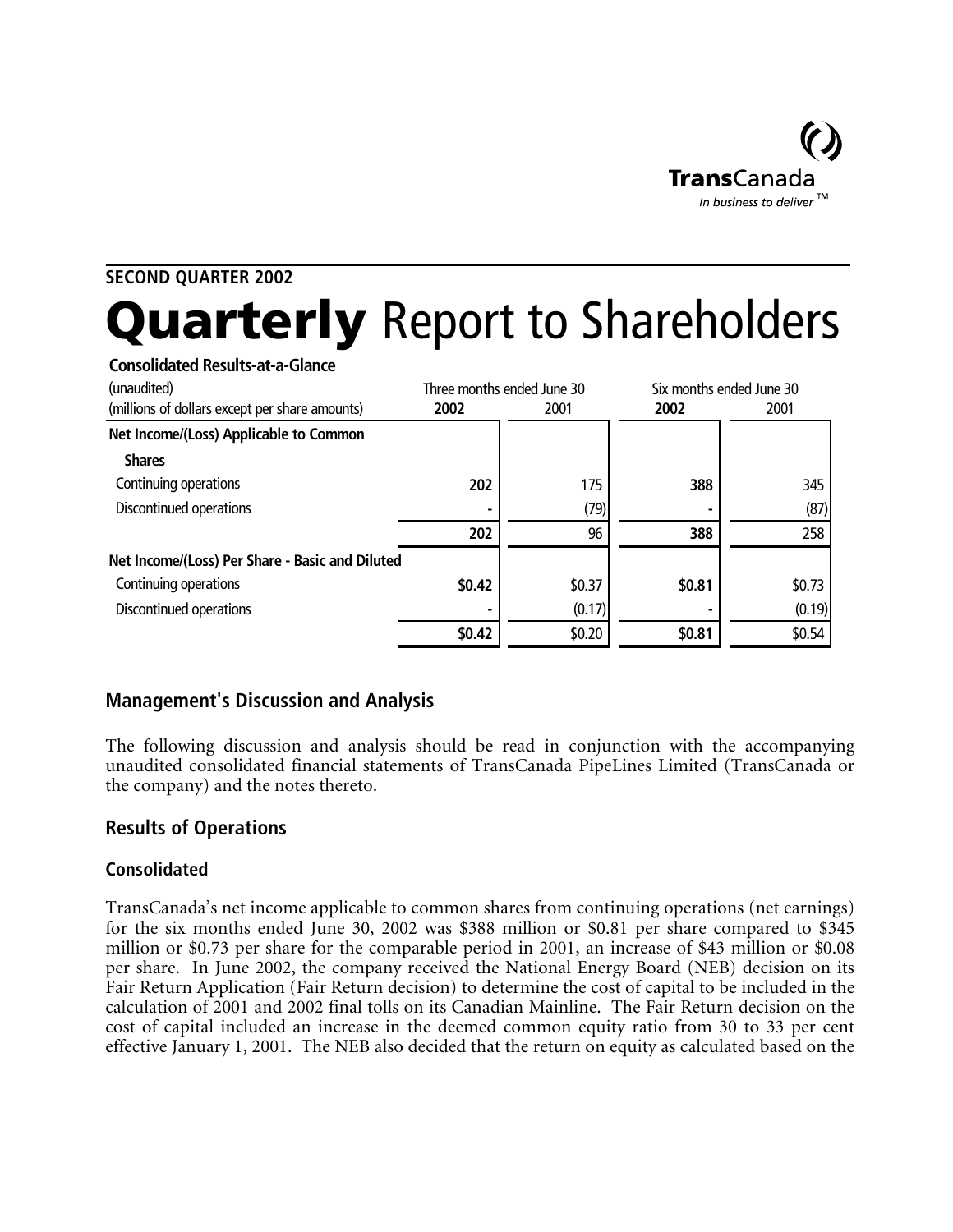#### SECOND QUARTER REPORT 2002 TRANSCANADA [2

NEB formula continued to be appropriate for the Canadian Mainline which results in an approved rate of return on common equity of 9.61 per cent for 2001 and 9.53 per cent for 2002. In June 2002, TransCanada recorded after-tax net earnings of \$16 million or \$0.03 per share and \$9 million or \$0.02 per share representing the impact of the Fair Return decision on the company for the year ended December 31, 2001 and for the six months ended June 30, 2002, respectively. The results for the six months ended June 30, 2002 also include \$7 million after tax relating to TransCanada's proportionate share of a favourable ruling in Great Lakes with respect to Minnesota use tax paid in prior years.

Net income applicable to common shares for the six months ended June 30, 2002 was \$388 million or \$0.81 per share compared to \$258 million or \$0.54 per share for the same period in 2001. The year-to-date 2001 results included a net loss from discontinued operations of \$87 million or \$0.19 per share related to the Gas Marketing business, the disposition of which was substantially completed in 2001.

TransCanada's net earnings were \$202 million or \$0.42 per share for the second quarter 2002 compared to \$175 million or \$0.37 per share for the second quarter 2001. Net income applicable to common shares for the second quarter 2002 was \$202 million or \$0.42 per share compared to \$96 million or \$0.20 per share for the second quarter 2001. Second quarter 2002 results reflect \$25 million of net earnings for the period January 1, 2001 to June 30, 2002 relating to the Fair Return decision.

| (unaudited)                            |      | Three months ended June 30 |      | Six months ended June 30 |
|----------------------------------------|------|----------------------------|------|--------------------------|
| (millions of dollars)                  | 2002 | 2001                       | 2002 | 2001                     |
| Transmission                           | 174  | 142                        | 337  | 287                      |
| Power                                  | 37   | 38                         | 77   | 84                       |
| Corporate                              | (9)  | (5)                        | (26) | (26)                     |
| Continuing operations                  | 202  | 175                        | 388  | 345                      |
| Discontinued operations                |      | (79)                       |      | (87)                     |
|                                        |      |                            |      |                          |
| Net Income Applicable to Common Shares | 202  | 96                         | 388  | 258                      |

#### **Segment Results-at-a-Glance**

#### **Transmission**

The Transmission business generated net earnings of \$174 million and \$337 million for the three and six months ended June 30, 2002, respectively.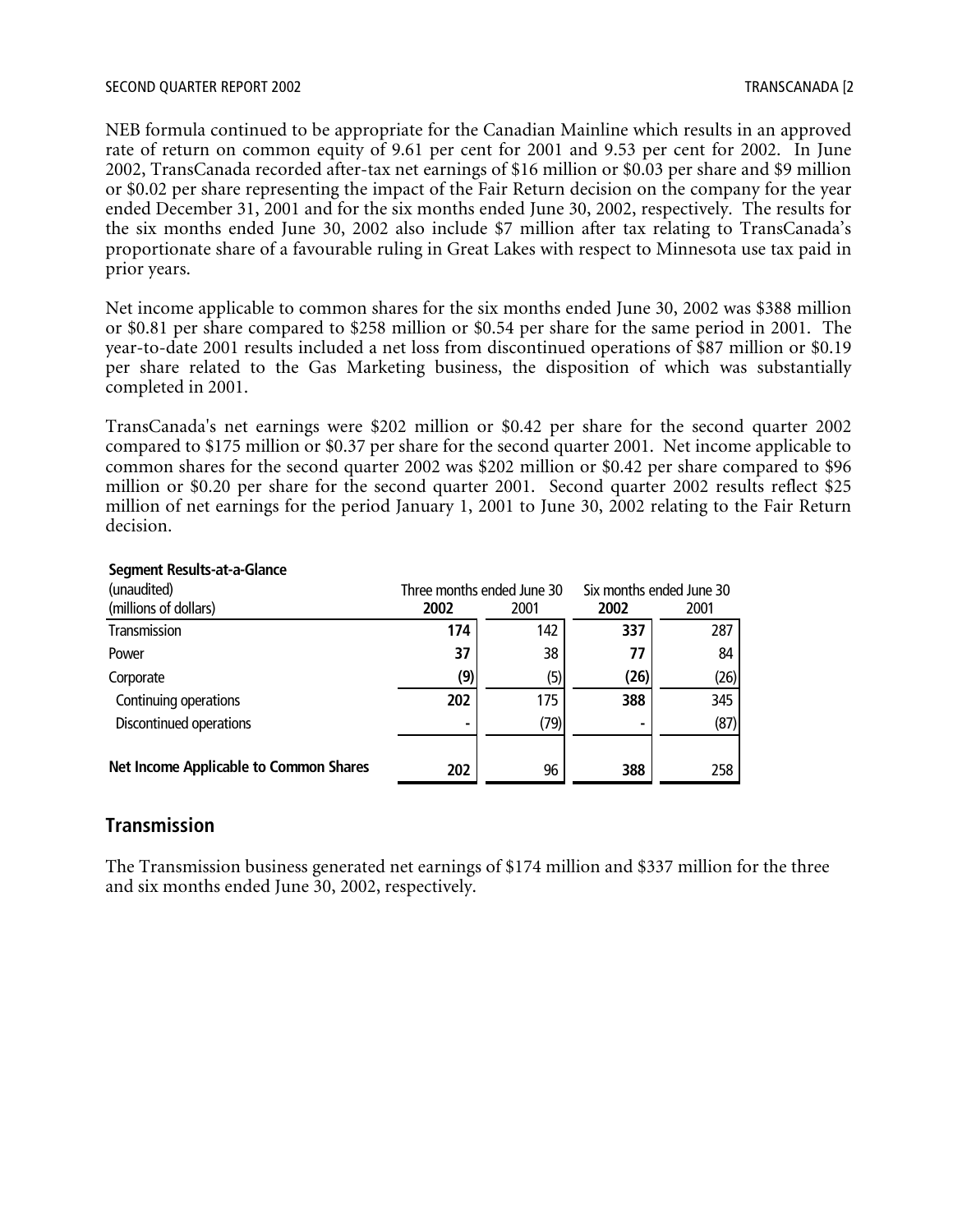#### **Transmission Results-at-a-Glance**

| (unaudited)                             |      | Three months ended June 30 | Six months ended June 30 |      |  |
|-----------------------------------------|------|----------------------------|--------------------------|------|--|
| (millions of dollars)                   | 2002 | 2001                       | 2002                     | 2001 |  |
| <b>Wholly-Owned Pipelines</b>           |      |                            |                          |      |  |
| Alberta System                          | 52   | 49                         | 102                      | 93   |  |
| Canadian Mainline                       | 92   | 68                         | 160                      | 136  |  |
| <b>BC System</b>                        | 1    | 2                          | 3                        | 3    |  |
|                                         | 145  | 119                        | 265                      | 232  |  |
| <b>North American Pipeline Ventures</b> |      |                            |                          |      |  |
| <b>Great Lakes</b>                      | 14   | 13                         | 36                       | 28   |  |
| TC PipeLines, LP                        | 4    | 4                          | 8                        | 8    |  |
| <b>Iroquois</b>                         | 6    | 3                          | 11                       | 7    |  |
| Portland                                |      | (1)                        | 2                        |      |  |
| <b>Foothills</b>                        | 4    | 6                          | 9                        | 11   |  |
| Trans Québec & Maritimes                | 2    | 2                          | 4                        | 4    |  |
| Northern Development                    | (1)  | (1)                        | (2)                      | (1)  |  |
| Other                                   | (1)  | $(3)$                      | 4                        | (2)  |  |
|                                         | 29   | 23                         | 72                       | 55   |  |
| Net earnings                            | 174  | 142                        | 337                      | 287  |  |

#### Wholly-Owned Pipelines

The Alberta System's net earnings of \$52 million in the second quarter 2002 increased \$3 million compared to \$49 million in the same quarter of 2001. Net earnings for the six months ended June 30, 2002 increased \$9 million from the same period in 2001. The increase in net earnings for both the quarter and year-to-date was related to higher incentive earnings from the Alberta System Rate Settlement and the expiry of TransCanada's transition support costs related to the products and receipt-point pricing structure in first quarter 2002.

The Canadian Mainline's net earnings in second quarter 2002 were \$24 million higher than the same quarter in 2001. Net earnings in 2002 reflect the Fair Return decision.

In June 2001, TransCanada applied to the NEB for a fair return on the Canadian Mainline in determination of 2001 and 2002 tolls. In the application, TransCanada proposed an after-tax weighted average cost of capital (ATWACC) of 7.5 per cent or, alternatively, 12.5 per cent return on deemed common equity of 40 per cent as a fair return for various risks faced by the Canadian Mainline. On June 21, 2002, the NEB released its decision not to adopt the ATWACC methodology.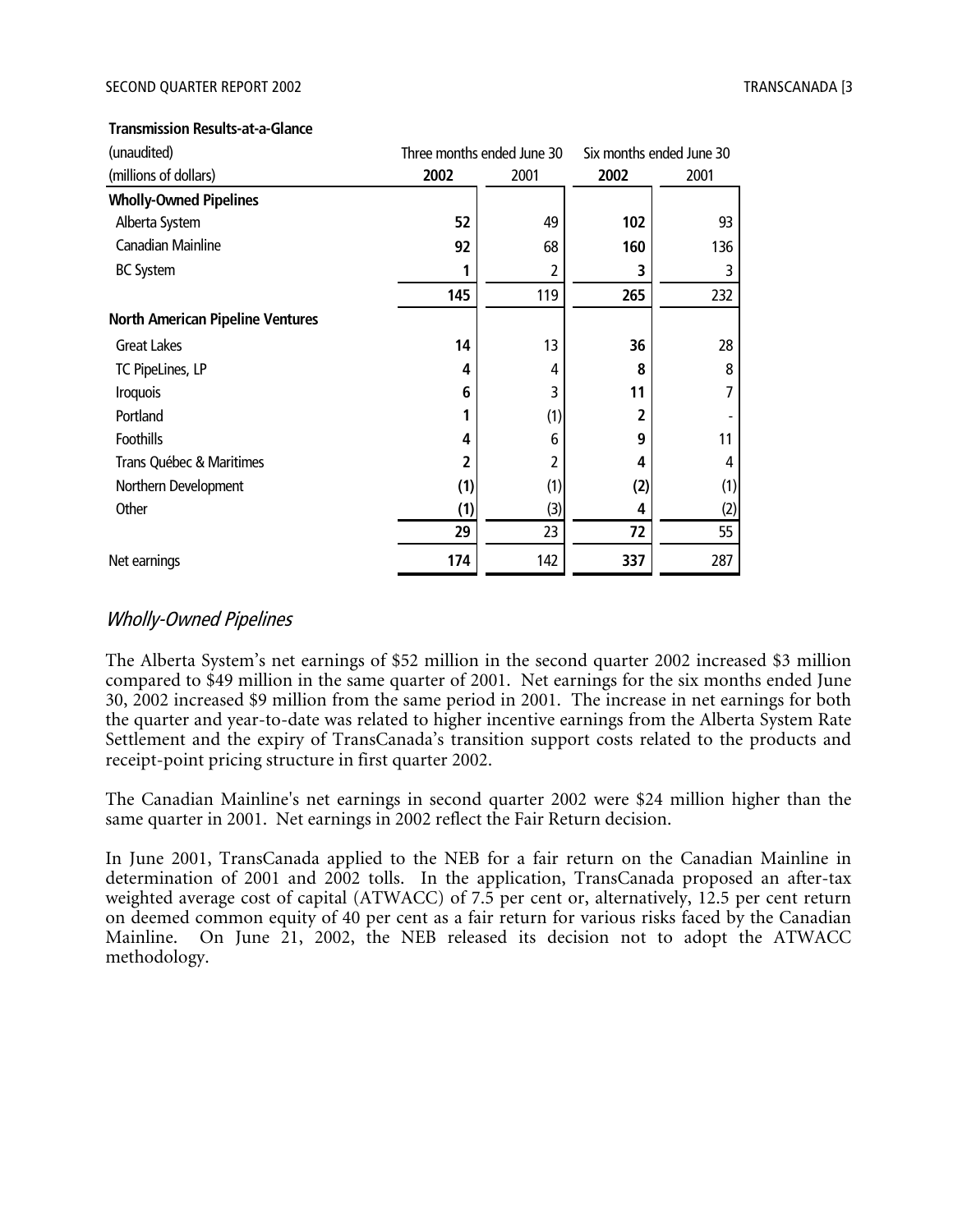#### SECOND QUARTER REPORT 2002 TRANSCANADA [4] TRANSCANADA [4]

| <b>Operating Statistics</b>                                     | Alberta             |       |            | Canadian | ВC     |      |
|-----------------------------------------------------------------|---------------------|-------|------------|----------|--------|------|
| Six months ended June 30 (unaudited)                            | System <sup>*</sup> |       | Mainline** |          | System |      |
|                                                                 | 2002                | 2001  | 2002       | 2001     | 2002   | 2001 |
| Average investment base (\$ millions)<br>Delivery volumes (Bcf) | 5.074               | 5.229 | 8.937      | 9.226    | 199    | 206  |
| Total                                                           | 2,054               | 2.046 | 1.303      | 1,220    | 181    | 205  |
| Average per day                                                 | 11.3                | 11.3  | 7.2        | 6.7      | 1.0    |      |

\*Field receipt volumes for the Alberta System for the six months ended June 30, 2002 were 2,049 Bcf (2001 - 2,066 Bcf); average per day were 11.3 Bcf (2001 - 11.4 Bcf).

\*\*Canadian Mainline inlet volumes at the Alberta border and in Saskatchewan which are delivered to markets for the six months ended June 30, 2002 were 1,101 Bcf (2001 - 1,039 Bcf); average per day were 6.1 Bcf (2001 - 5.7 Bcf).

#### North American Pipeline Ventures

TransCanada's proportionate share of net earnings from its other Transmission businesses was \$29 million and \$72 million for the three and six months ended June 30, 2002, respectively. Net earnings for the three and six months ended June 30, 2002 were \$6 million and \$17 million higher, respectively, compared to the same periods in 2001.

Year-to-date earnings are higher compared to the same period in the prior year and reflect TransCanada's \$7 million share of a favourable ruling in Great Lakes related to Minnesota use tax paid in prior years. The increase in net earnings excluding the impact of the Great Lakes favourable ruling in both the three and six months ended June 30, 2002 was mainly due to TransCanada's increased ownership interest in Iroquois and Portland acquired in May and June, 2001, respectively, and favourable foreign exchange rates. In addition, net earnings related to TransCanada's share of other ventures, including CrossAlta gas storage facilities, Ventures LP and TransGas de Occidente, increased \$6 million in the six months ended June 30, 2002 when compared to the same period in the prior year.

#### **Power**

| (unaudited)                               |      | Three months ended June 30 |      | Six months ended June 30 |
|-------------------------------------------|------|----------------------------|------|--------------------------|
| (millions of dollars)                     | 2002 | 2001                       | 2002 | 2001                     |
| Power LP investment                       | 8    | 9                          | 18   | 20                       |
| Northeastern U.S. operations              | 46   | 34                         | 87   | 68                       |
| Western operations                        | 22   | 34                         | 55   | 82                       |
| General, administrative and support costs | (14) | (10)                       | (31) | (21)                     |
| Operating and other income                | 62   | 67                         | 129  | 149                      |
| Financial charges                         | (3)  | (5)                        | (6)  | (10)                     |
| Income taxes                              | (22) | (24)                       | (46) | (55)                     |
| Net earnings                              | 37   | 38                         | 77   | 84                       |

#### **Power Results-at-a-Glance**

The Power business contributed net earnings of \$37 million in the second quarter 2002, consistent with the second quarter 2001. Net earnings for the six months ended June 30, 2002 were \$7 million lower when compared to the same period in 2001. Revenues and operating expenses for second quarter 2002 and six months ended June 30, 2002 were lower than in the comparable periods in 2001 primarily due to a decrease in market prices.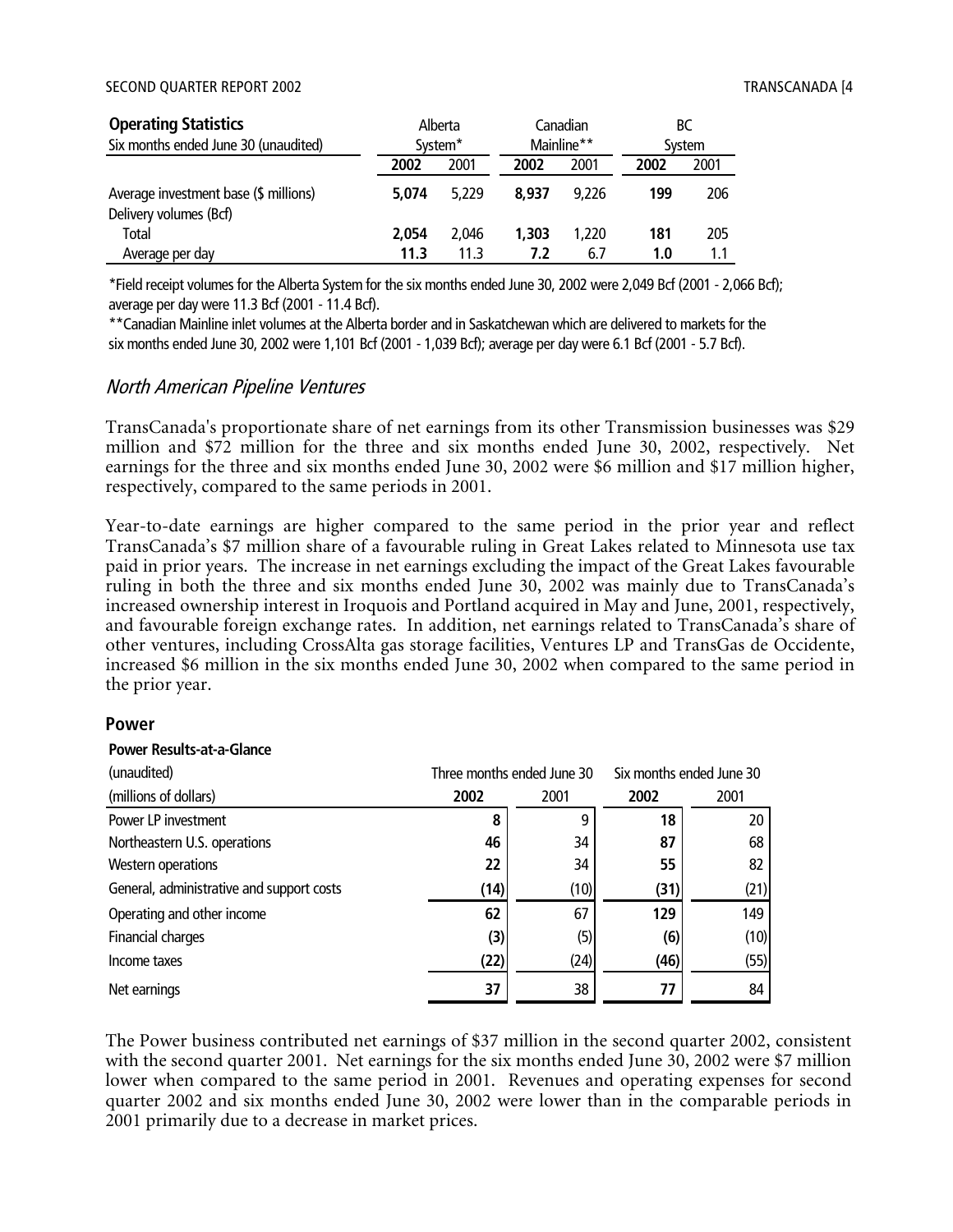Operating and other income from the investment in TransCanada Power, L.P. for the three and six months ended June 30, 2002 decreased slightly when compared to the same periods in 2001 primarily as a result of an unplanned outage at the Williams Lake plant and additional partnership units issued in October 2001, which decreased TransCanada's ownership interest from 41.6 per cent to 35.6 per cent.

The increase in operating and other income from the Northeastern U.S. operations for the three and six months ended June 30, 2002 over the comparable periods in 2001 was primarily attributable to the acquisition of the Curtis Palmer Hydroelectric Company, L.P. in July 2001.

Operating and other income from Western operations for the three and six months ended June 30, 2002 is lower than the same periods in 2001 mainly due to TransCanada's ability in 2001 to successfully take advantage of market opportunities created by high market prices, power price volatility and inefficiencies between market regions. Lower contract prices in 2002 compared to 2001 on sales of output acquired under the Sundance A power purchase arrangement (PPA) also contributed to the decrease in operating and other income. These were partially offset by income from TransCanada's indirect acquisition of a 50 per cent interest in the Sundance B PPA in December 2001, and commercial start-up of the Redwater and Carseland plants in January 2002. The net energy trading assets at June 30, 2002 were \$324 million (December 31, 2001 - \$333 million), comprised of \$306 million (December 31, 2001 - \$314 million) related to the Sundance A and B PPAs, which reflect the initial investments to purchase these contracts, and \$18 million (December 31, 2001 - \$19 million) of other trading activities.

#### **Corporate**

Net expenses for the six months ended June 30, 2002 were consistent with the same period in 2001 while net expenses for second quarter 2002 increased by \$4 million compared to second quarter 2001. Results for the three and six months ended June 30, 2001 included positive adjustments of \$9 million and \$5 million, respectively, to foreign currency gains reflecting the January 1, 2002 required retroactive adoption of an accounting change related to foreign currency translation issued by the Canadian Institute of Chartered Accountants. Excluding the impact of these adjustments, Corporate's 2002 results have improved compared to the corresponding periods in 2001 including lower general and administrative expenses relating to services that support discontinued operations in 2002 compared to 2001. Corporate's financial charges in the second quarter 2002 increased compared to second quarter 2001 primarily reflecting an adjustment recorded by TransCanada in June 2002 relating to the Fair Return decision.

#### **Discontinued Operations**

The Board of Directors approved a plan in July 2001 to dispose of the company's Gas Marketing business. The company's exit from Gas Marketing was substantially completed by December 31, 2001. As described in Management's Discussion and Analysis in TransCanada's 2001 Annual Report, the company remains contingently liable pursuant to obligations under certain energy trading contracts that relate to the divested Gas Marketing business. At June 30, 2002, TransCanada reviewed the provision for loss on discontinued operations, including the approximately \$100 million of deferred after-tax gains and remaining obligations related to the Gas Marketing business, and concluded the provision and continued deferral of the gains were appropriate. As a result, there was no earnings impact related to discontinued operations in the second quarter of 2002.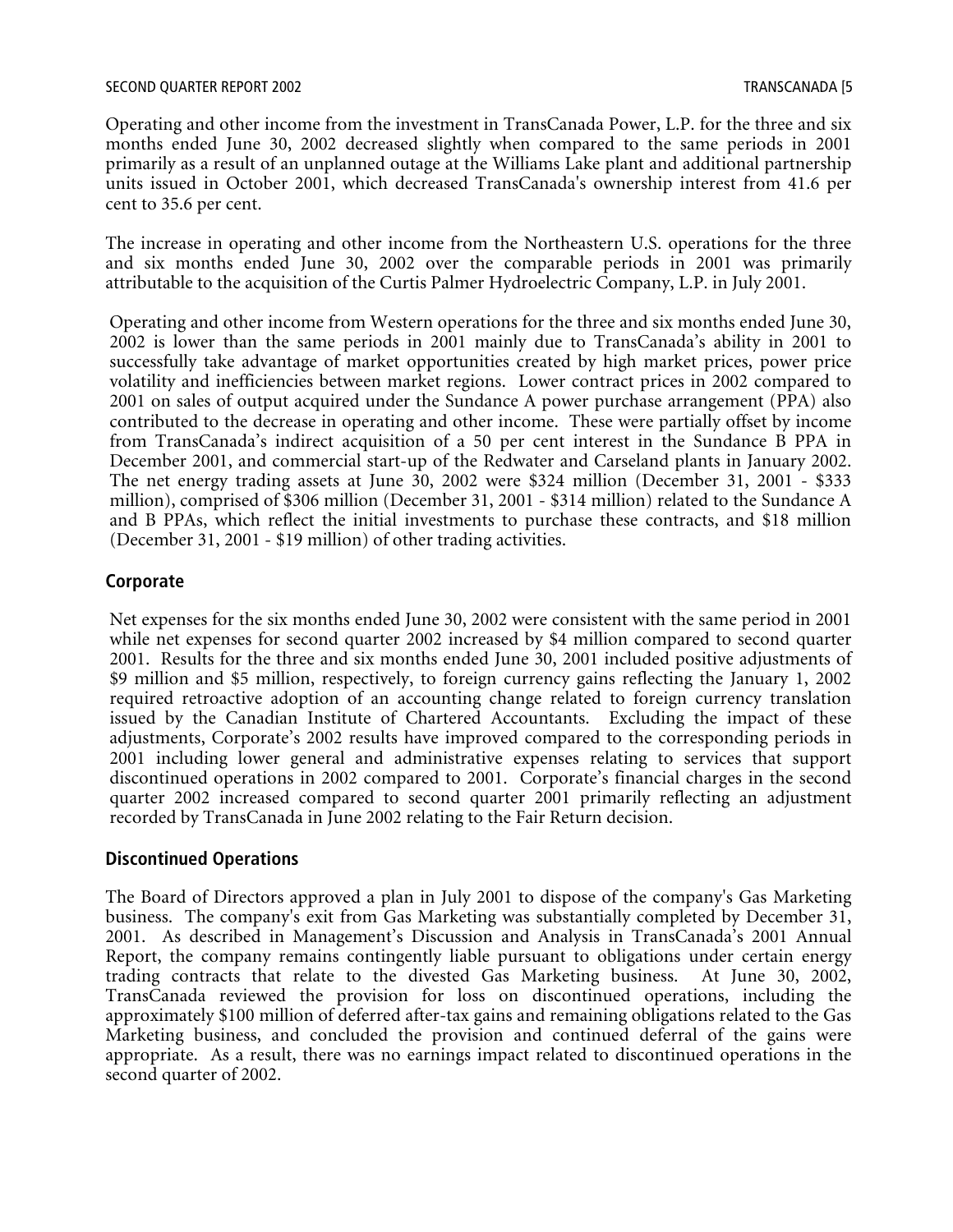#### **Liquidity and Capital Resources**

#### **Funds Generated from Operations**

Funds generated from continuing operations for the second quarter 2002 increased by approximately \$80 million in comparison to the second quarter 2001. Funds generated from continuing operations were \$932 million for the six months ended June 30, 2002, compared with \$814 million for the same period in 2001.

TransCanada's ability to generate adequate amounts of cash and cash equivalents in the short term and the long term when needed, and to maintain capacity to provide for planned growth remains unchanged since December 31, 2001.

#### **Investing Activities**

Capital expenditures totalled \$215 million (2001 - \$223 million) in the six months ended June 30, 2002 and related primarily to maintenance and capacity capital in the Transmission business and construction of new power plants in Alberta.

#### **Financing Activities**

TransCanada used a portion of its cash resources to fund debt maturities of \$116 million and reduce notes payable by \$240 million in the six months ended June 30, 2002.

#### Dividends

On July 26, 2002, TransCanada's Board of Directors declared a quarterly dividend of \$0.25 per share for the quarter ended September 30, 2002 on the outstanding common shares. This is the 155<sup>th</sup> consecutive quarterly dividend paid by TransCanada on its common shares, and is payable on October 31, 2002 to shareholders of record at the close of business on September 30, 2002. The Board also declared regular dividends on TransCanada's preferred shares.

#### **Discontinued Operations**

Net cash provided by discontinued operating activities was \$51 million for the six months ended June 30, 2002 compared with net cash used in discontinued operating activities of \$603 million for the same period in 2001. The significant amount of net cash used in the six months ended June 30, 2001 was primarily in the Gas Marketing business and included the return in 2001 of margin cash received in 2000, the settlement of natural gas trading losses and other working capital adjustments.

There were no discontinued operations' dispositions in the six months ended June 30, 2002 compared to dispositions of \$957 million in the same period in 2001.

#### **Risk Management**

With respect to continuing operations, TransCanada's market risk remains substantially unchanged since December 31, 2001. However, with the recent deterioration in the creditworthiness of a number of counterparties, TransCanada has and will continue to mitigate this increased credit risk with additional financial assurances, including letters of credit and/or cash. The company has retained certain exposures as a result of the divestiture of the Gas Marketing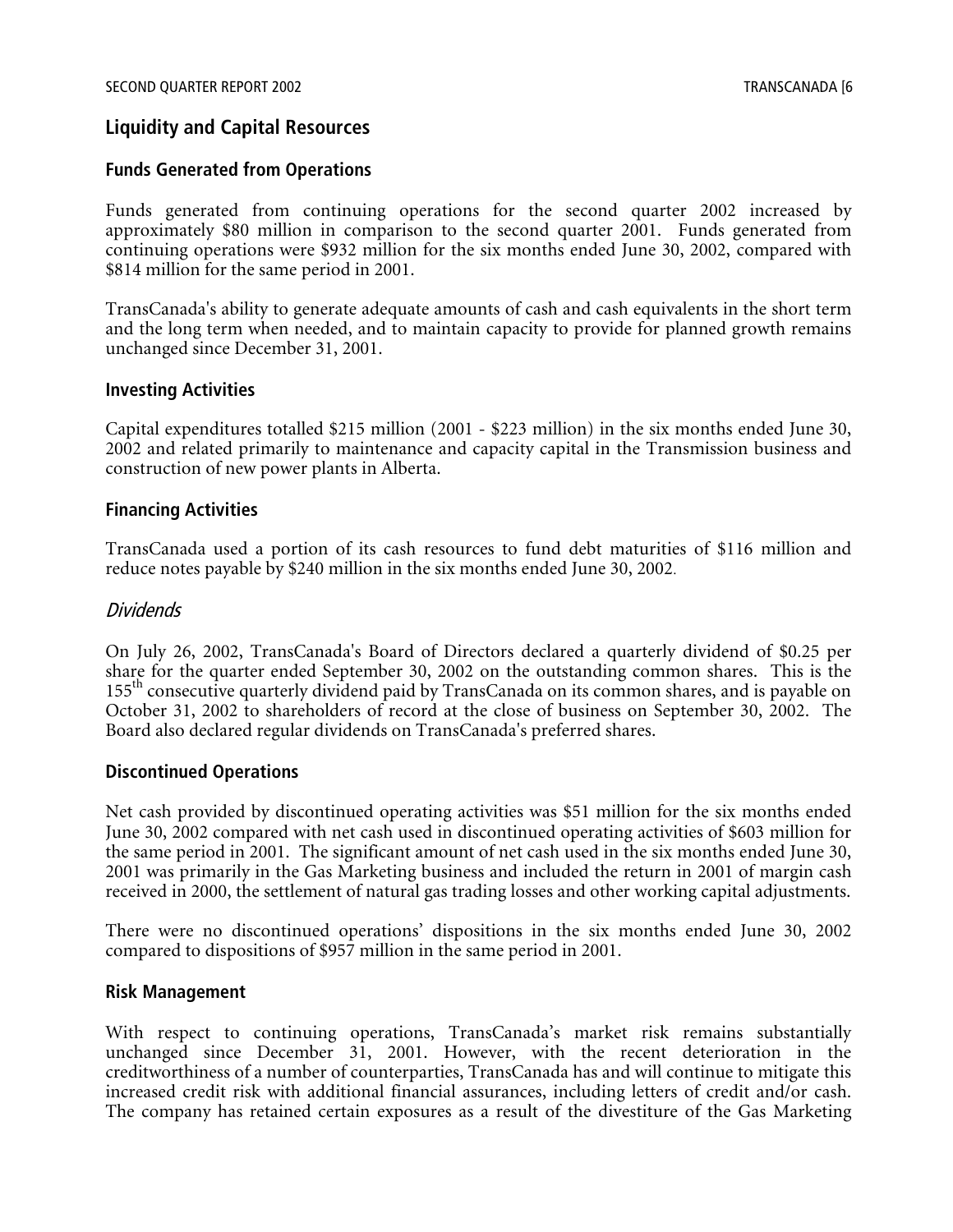business. See explanation in Results of Operations - Discontinued Operations. For further information on risks, refer to Management's Discussion and Analysis in TransCanada's 2001 Annual Report.

TransCanada manages market and credit risk exposures in accordance with its corporate risk policies and position limits. The policies and limits are designed to mitigate the risk of significant loss. The company's primary market risks result from volatility in commodity prices, interest rates and foreign currency exchange rates. The company is also exposed to risk of loss due to the failure of counterparties to meet contractual financial obligations.

# **Critical Accounting Policy**

TransCanada's critical accounting policy is the use of regulatory accounting for its regulated operations which remains unchanged since December 31, 2001. For further information on this critical accounting policy, refer to Management's Discussion and Analysis in TransCanada's 2001 Annual Report.

# **Outlook**

The outlook for the company's segments remains relatively unchanged since December 31, 2001. Although disappointed with the Fair Return decision, TransCanada remains committed to the Canadian pipeline business and is discussing alternative business models which the company hopes will result in reducing the Canadian Mainline risk by recovering capital over a shorter period of time and providing a return on capital commensurate with that lower risk. For further information on outlook, refer to Management's Discussion and Analysis in TransCanada's 2001 Annual Report.

The company's earnings and cash flow combined with a strong balance sheet at June 30, 2002 provides the financial flexibility for TransCanada to make disciplined investments in its core businesses of Transmission and Power. Credit ratings on the company's senior, unsecured debt assigned by Dominion Bond Rating Service Limited, Moody's Investors Service and Standard & Poor's are currently A, A2 and A-, respectively, all with a stable trend or outlook.

# **Other Recent Developments**

# **Transmission**

# Wholly-Owned Pipelines

# BC System

In June 2002, the NEB approved an application from TransCanada to expand its pipeline system in British Columbia. The NEB approved the construction of approximately 24 kilometres of pipeline and modifications to the Elko and Moyie Compressor Stations on TransCanada's BC System. The contract design capacity of the applied-for facilities will be 420 million cubic feet per day. The estimated cost of the project is \$48 million and the proposed in-service date is November 1, 2002.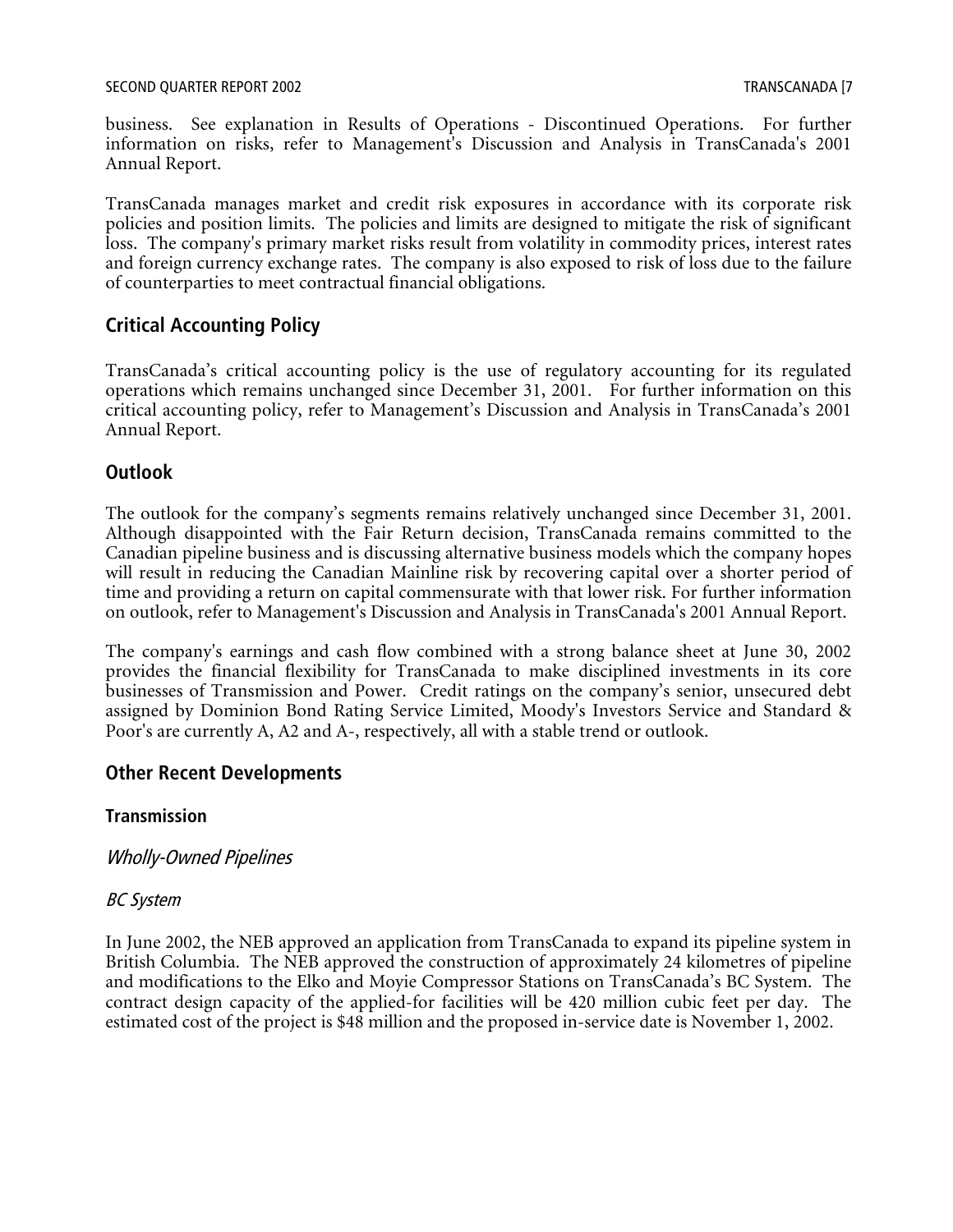#### **Forward-Looking Information**

Certain information in this quarterly report is forward-looking and is subject to important risks and uncertainties. The results or events predicted in this information may differ from actual results or events. Factors which could cause actual results or events to differ materially from current expectations include, among other things, the ability of TransCanada to successfully implement its strategic initiatives and whether such strategic initiatives will yield the expected benefits, the availability and price of energy commodities, regulatory decisions, competitive factors in the pipeline and power industry sectors, and the prevailing economic conditions in North America. For additional information on these and other factors, see the reports filed by TransCanada with Canadian securities regulators and with the United States Securities and Exchange Commission. TransCanada disclaims any intention or obligation to update or revise any forward-looking statements, whether as a result of new information, future events or otherwise.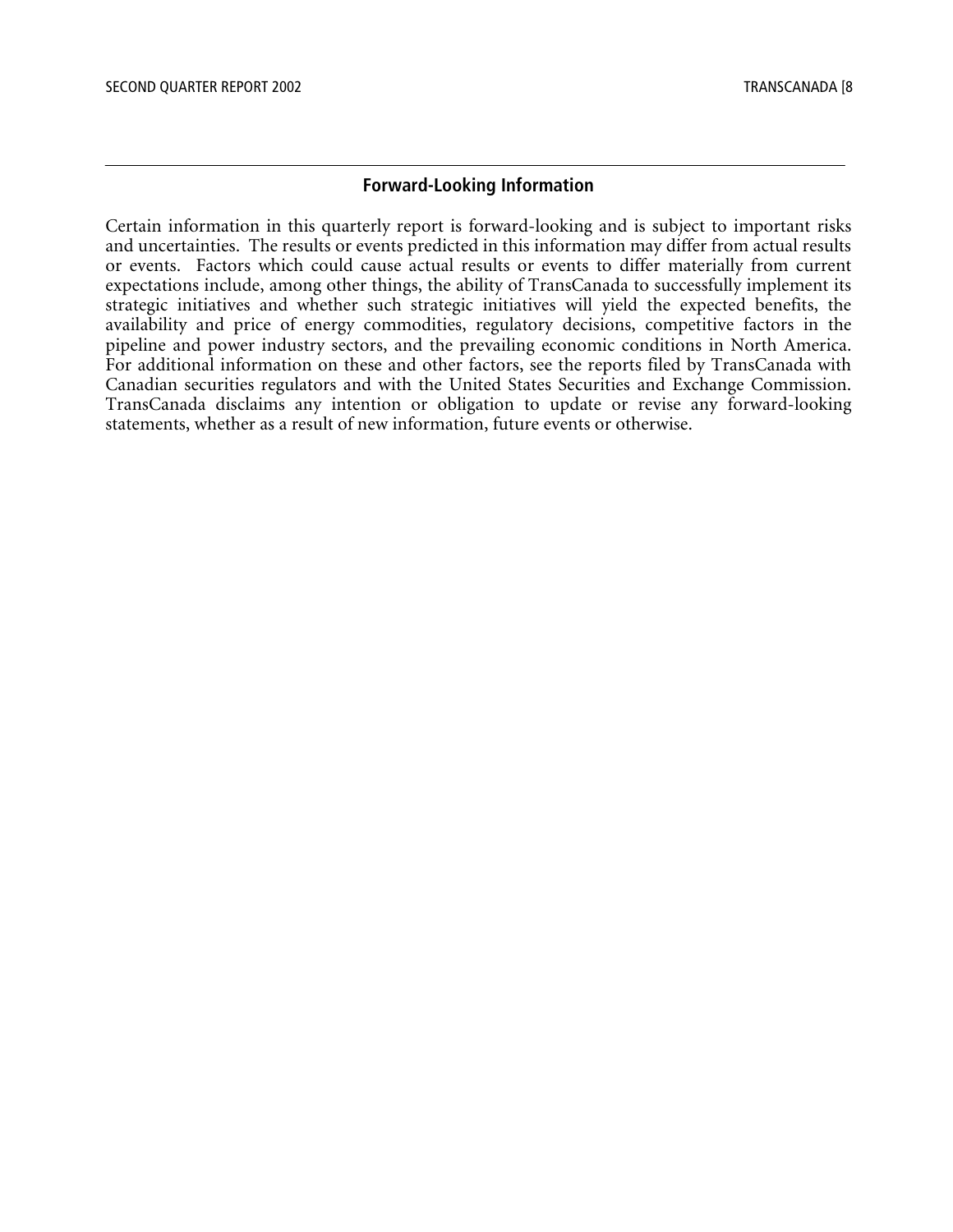# **Consolidated Income**

| (unaudited)                                     | Three months ended June 30 |                 | Six months ended June 30 |                  |  |
|-------------------------------------------------|----------------------------|-----------------|--------------------------|------------------|--|
| (millions of dollars except per share amounts)  | 2002                       | 2001            | 2002                     | 2001             |  |
| <b>Revenues</b>                                 | 1,396                      | 1,319           | 2,640                    | 2,675            |  |
| <b>Expenses</b>                                 |                            |                 |                          |                  |  |
| Operating expenses                              | 609                        | 597             | 1,095                    | 1,216            |  |
| Depreciation                                    | 213                        | 197             | 420                      | 391              |  |
|                                                 | 822                        | 794             | 1,515                    | 1,607            |  |
| <b>Operating Income</b>                         | $\overline{574}$           | 525             | 1,125                    | 1,068            |  |
| <b>Other Expenses/(Income)</b>                  |                            |                 |                          |                  |  |
| Financial charges                               | 218                        | 205             | 439                      | 438              |  |
| Financial charges of joint ventures             | 22                         | 26              | 45                       | 52               |  |
| Allowance for funds used during construction    | (2)                        | (1)             | (4)                      | (3)              |  |
| Interest and other income                       | (17)                       | (21)            | (36)                     | (48)             |  |
|                                                 | 221                        | 209             | 444                      | 439              |  |
|                                                 |                            |                 |                          |                  |  |
| <b>Income from Continuing Operations</b>        |                            |                 |                          |                  |  |
| before Income Taxes                             | 353                        | 316             | 681                      | 629              |  |
| <b>Income Taxes - Current and Future</b>        | 136                        | 123             | 264                      | 249              |  |
| <b>Net Income from Continuing Operations</b>    | $\overline{217}$           | 193             | $\overline{417}$         | 380              |  |
| <b>Net Loss from Discontinued Operations</b>    |                            | (79)            |                          | (87)             |  |
| <b>Net Income</b>                               | $\overline{217}$           | 114             | $\overline{417}$         | 293              |  |
| <b>Preferred Securities Charges</b>             | 9                          | 12              | 18                       | 24               |  |
| <b>Preferred Share Dividends</b>                | 6                          | 6               | 11                       | 11               |  |
| Net Income Applicable to Common Shares          | 202                        | $\overline{96}$ | 388                      | 258              |  |
|                                                 |                            |                 |                          |                  |  |
|                                                 |                            |                 |                          |                  |  |
| Net Income/(Loss) Applicable to Common Shares   |                            |                 |                          |                  |  |
| Continuing operations                           | 202                        | 175             | 388                      | 345              |  |
| Discontinued operations                         |                            | (79)            |                          | (87)             |  |
|                                                 | 202                        | $\overline{96}$ | 388                      | $\overline{258}$ |  |
| Net Income/(Loss) Per Share - Basic and Diluted |                            |                 |                          |                  |  |
| Continuing operations                           | \$0.42                     | \$0.37          | \$0.81                   | \$0.73           |  |
| Discontinued operations                         |                            | (0.17)          |                          | (0.19)           |  |
|                                                 | \$0.42                     | \$0.20          | \$0.81                   | \$0.54           |  |
| <b>Average Shares Outstanding (millions)</b>    | 478.0                      | 475.5           | 477.5                    | 475.3            |  |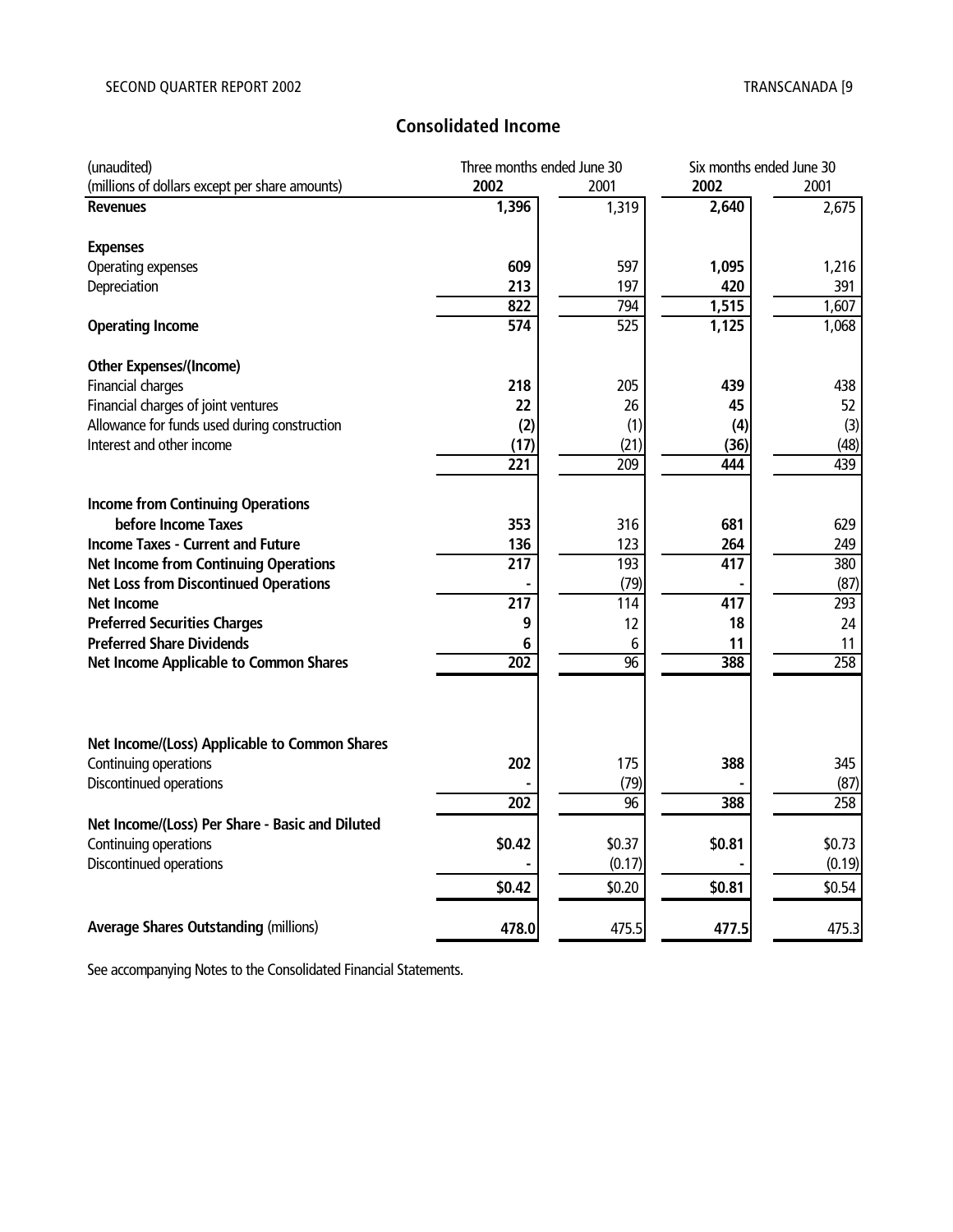# **Consolidated Cash Flows**

| (unaudited)                                                      |       | Three months ended June 30 |       | Six months ended June 30 |
|------------------------------------------------------------------|-------|----------------------------|-------|--------------------------|
| (millions of dollars)                                            | 2002  | 2001                       | 2002  | 2001                     |
|                                                                  |       |                            |       |                          |
| <b>Cash Generated From Operations</b>                            |       |                            |       |                          |
| Net income from continuing operations                            | 217   | 193                        | 417   | 380                      |
| Depreciation                                                     | 213   | 197                        | 420   | 391                      |
| Change in net energy trading assets                              | 4     | 16                         | 9     | 28                       |
| Future income taxes                                              | 54    | 5                          | 107   | 35                       |
| Other                                                            | (7)   | (10)                       | (21)  | (20)                     |
| Funds generated from continuing operations                       | 481   | 401                        | 932   | 814                      |
| Increase in operating working capital                            | (2)   | (31)                       | (56)  | (79)                     |
| Net cash provided by continuing operating activities             | 479   | 370                        | 876   | 735                      |
| Net cash (used in)/provided by discontinued operating activities | (7)   | (249)                      | 51    | (603)                    |
|                                                                  | 472   | 121                        | 927   | 132                      |
| <b>Investing Activities</b>                                      |       |                            |       |                          |
| Capital expenditures                                             | (98)  | (75)                       | (215) | (223)                    |
| Acquisitions, net of cash acquired                               |       | (37)                       |       | (37)                     |
| Disposition of assets                                            |       | 260                        |       | 957                      |
| Deferred amounts and other                                       | (134) | 12                         | (113) | (8)                      |
| Net cash (used in)/provided by investing activities              | (232) | 160                        | (328) | 689                      |
|                                                                  |       |                            |       |                          |
| <b>Financing Activities</b>                                      |       |                            |       |                          |
| Dividends and preferred securities charges                       | (140) | (134)                      | (267) | (248)                    |
| Notes payable repaid, net                                        | (69)  | (53)                       | (240) | (55)                     |
| Reduction of long-term debt                                      | (24)  | (200)                      | (116) | (347)                    |
| Non-recourse debt of joint ventures issued                       | 4     | 6                          | 5     | 11                       |
| Reduction of non-recourse debt of joint ventures                 | (29)  | (23)                       | (42)  | (33)                     |
| Common shares issued                                             | 16    | 2                          | 31    | 10                       |
| Net cash used in financing activities                            | (242) | (402)                      | (629) | (662)                    |
| (Decrease)/Increase in Cash and Short-Term Investments           | (2)   | (121)                      | (30)  | 159                      |
| <b>Cash and Short-Term Investments</b>                           |       |                            |       |                          |
| Beginning of period                                              | 271   | 789                        | 299   | 509                      |
| <b>Cash and Short-Term Investments</b>                           |       |                            |       |                          |
| End of period                                                    | 269   | 668                        | 269   | 668                      |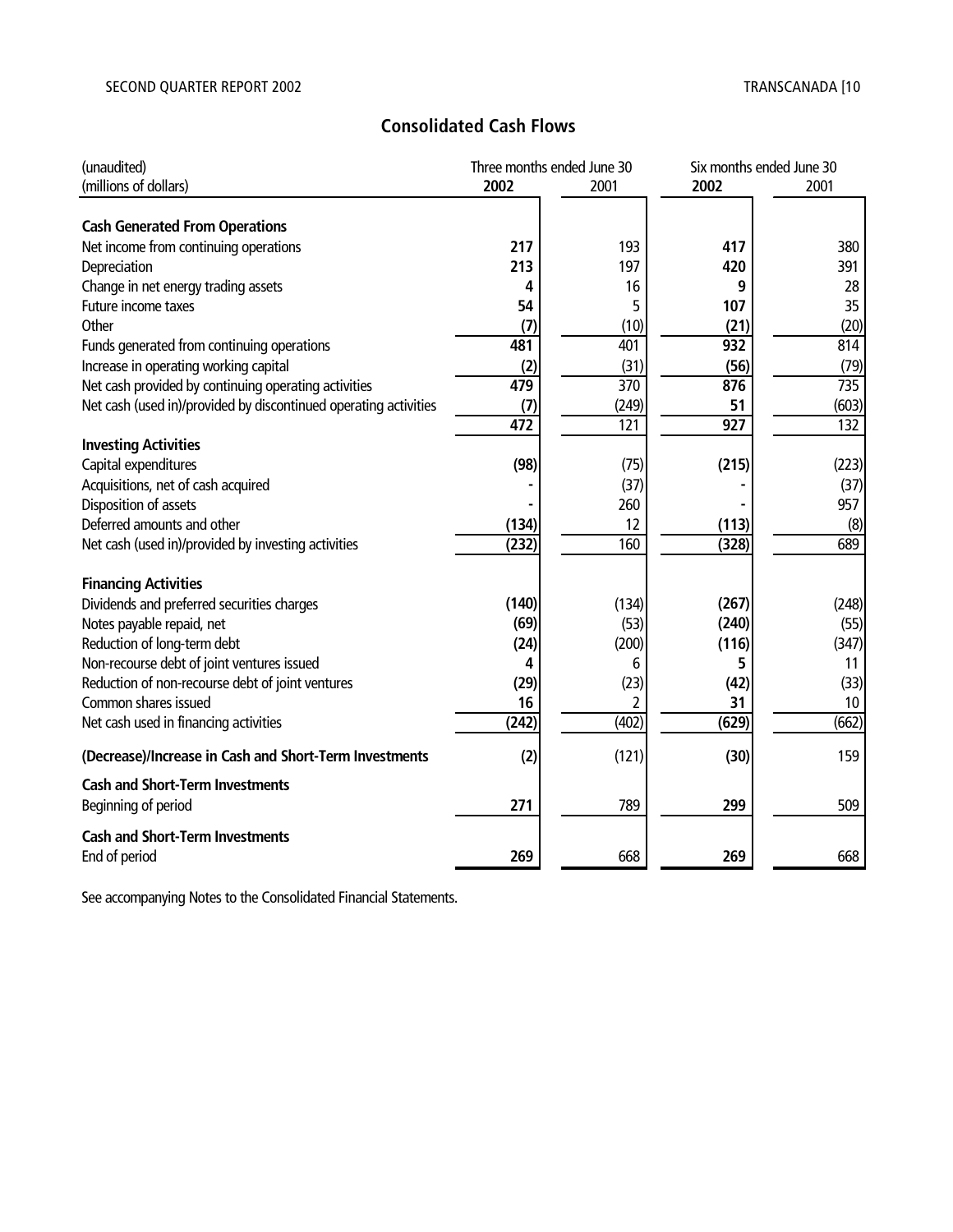# **Consolidated Balance Sheet**

|                                                        | June 30, 2002 | December 31, |
|--------------------------------------------------------|---------------|--------------|
| (millions of dollars)                                  | (unaudited)   | 2001         |
| <b>ASSETS</b>                                          |               |              |
| <b>Current Assets</b>                                  |               |              |
| Cash and short-term investments                        | 269           | 299          |
| Accounts receivable                                    | 642           | 655          |
| Inventories                                            | 173           | 177          |
| Other                                                  | 56            | 43           |
| Energy trading assets                                  | 139           | 152          |
|                                                        | 1,279         | 1,326        |
| <b>Energy Trading Assets</b>                           | 332           | 365          |
| <b>Long-Term Investments</b>                           | 262           | 268          |
| <b>Plant, Property and Equipment</b>                   | 17,550        | 17,863       |
| <b>Other Assets</b>                                    | 358           | 335          |
|                                                        | 19,781        | 20,157       |
| LIABILITIES AND SHAREHOLDERS' EQUITY                   |               |              |
| <b>Current Liabilities</b>                             |               |              |
| Notes payable                                          | 103           | 343          |
| Accounts payable                                       | 722           | 786          |
| <b>Accrued interest</b>                                | 242           | 233          |
| Current portion of long-term debt                      | 426           | 483          |
| Current portion of non-recourse debt of joint ventures | 80            | 44           |
| Provision for loss on discontinued operations          | 241           | 264          |
| Energy trading liabilities                             | 54            | 72           |
|                                                        | 1,868         | 2,225        |
| <b>Energy Trading Liabilities</b>                      | 93            | 112          |
| <b>Deferred Amounts</b>                                | 364           | 393          |
| <b>Long-Term Debt</b>                                  | 9,226         | 9,347        |
| <b>Future Income Taxes</b>                             | 127           | 49           |
| <b>Non-Recourse Debt of Joint Ventures</b>             | 1,190         | 1,295        |
| <b>Junior Subordinated Debentures</b>                  | 237           | 237          |
|                                                        | 13,105        | 13,658       |
| <b>Shareholders' Equity</b>                            |               |              |
| Preferred securities                                   | 675           | 675          |
| Preferred shares                                       | 389           | 389          |
| Common shares                                          | 4,595         | 4,564        |
| Contributed surplus                                    | 263           | 263          |
| Retained earnings                                      | 744           | 595          |
| Foreign exchange adjustment                            | 10            | 13           |
|                                                        | 6,676         | 6,499        |
|                                                        | 19,781        | 20,157       |
|                                                        |               |              |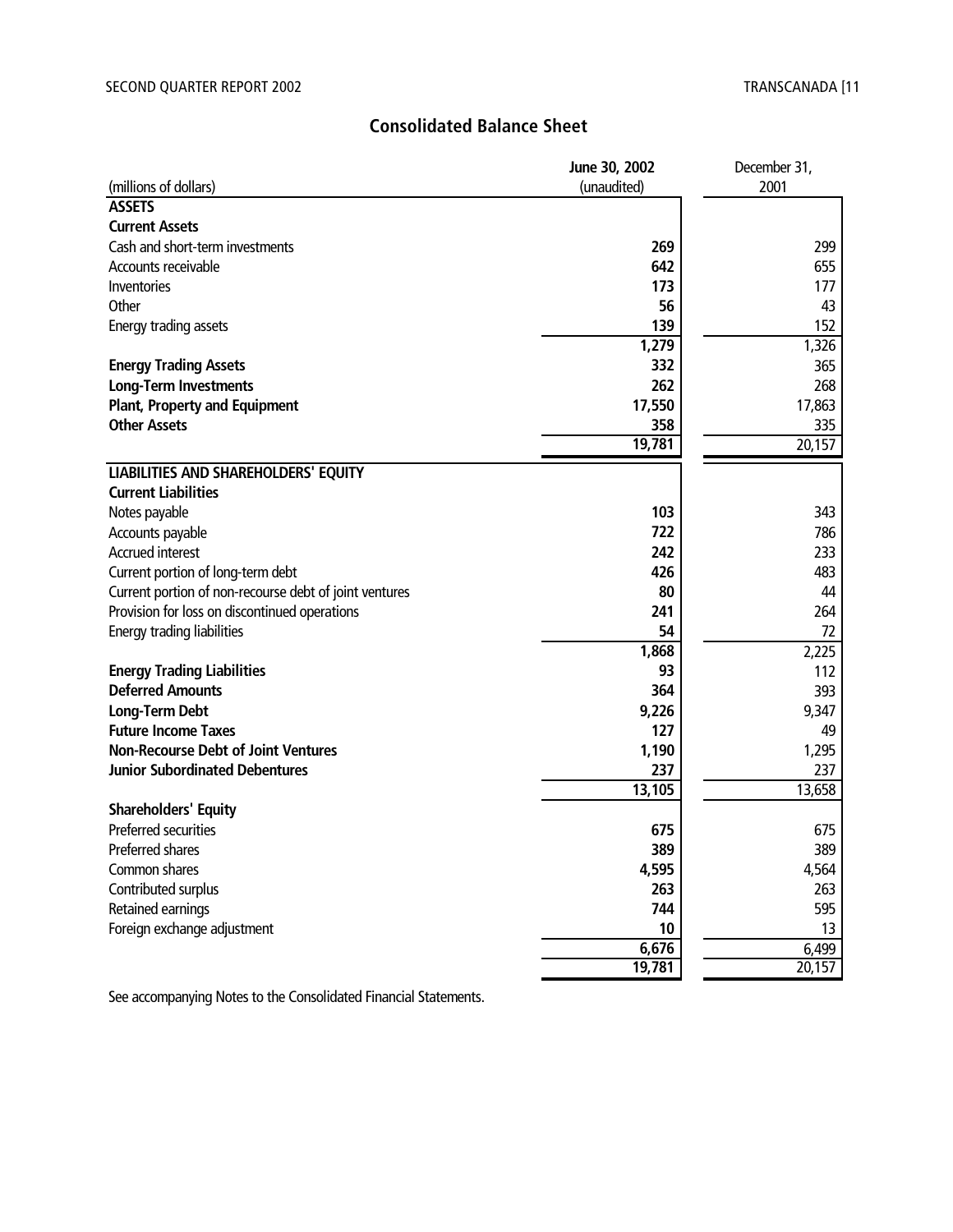# **Consolidated Retained Earnings**

| (unaudited)                    | Six months ended June 30 |       |
|--------------------------------|--------------------------|-------|
| (millions of dollars)          | 2002                     | 2001  |
| Balance at beginning of period | 595                      | 415   |
| Net income                     | 417                      | 293   |
| Preferred securities charges   | (18)                     | (24)  |
| Preferred share dividends      | (11)                     | (11)  |
| Common share dividends         | (239)                    | (214) |
|                                | 744                      | 459   |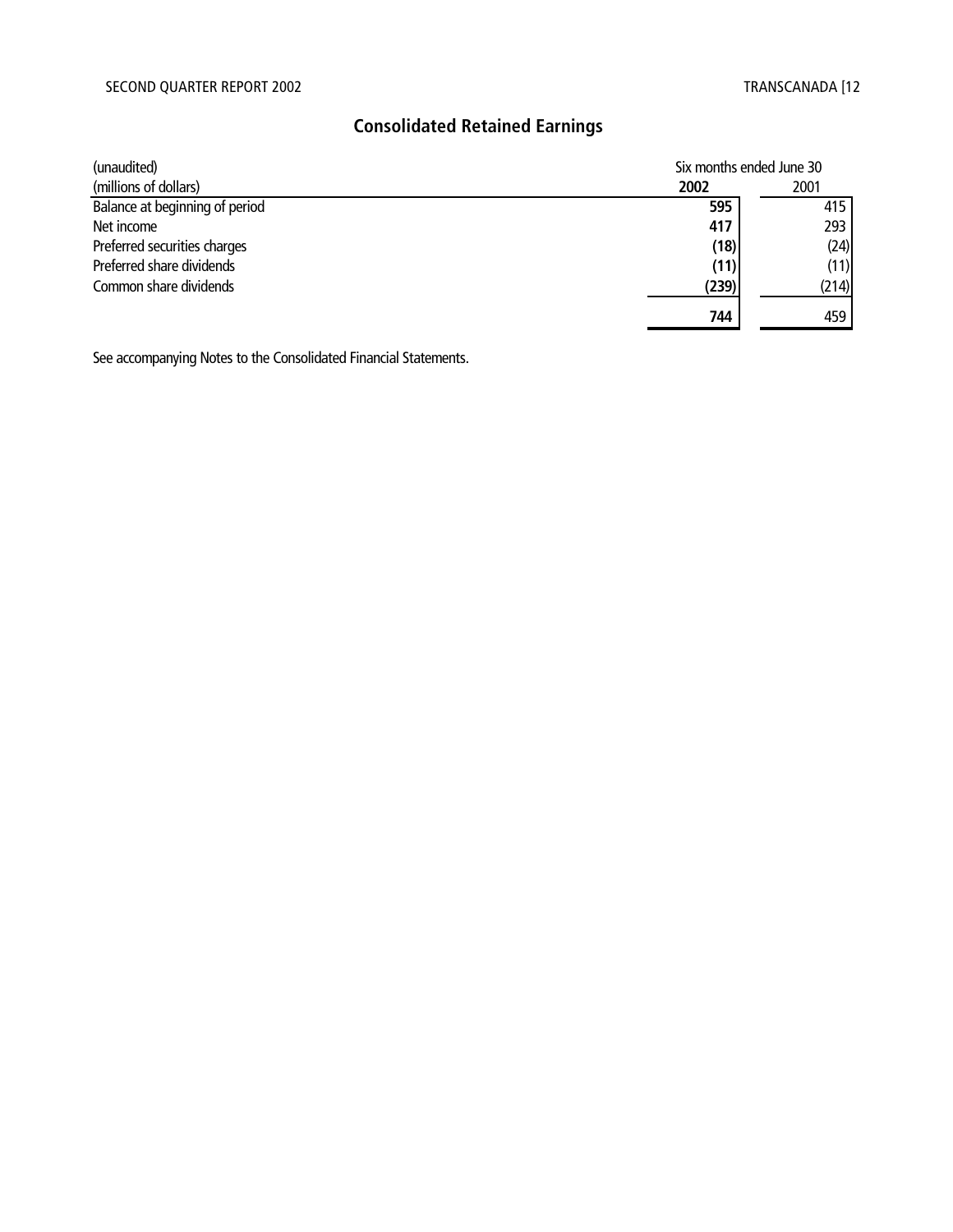# **Notes to Consolidated Financial Statements (Unaudited)**

#### **1. Significant Accounting Policies**

The consolidated financial statements of TransCanada PipeLines Limited (TransCanada or the company) have been prepared in accordance with Canadian generally accepted accounting principles. The accounting policies applied are consistent with those outlined in the company's annual financial statements for the year ended December 31, 2001 except as stated below. These consolidated financial statements for the six months ended June 30, 2002 do not include all disclosures required in the annual financial statements and should be read in conjunction with the annual financial statements included in TransCanada's 2001 Annual Report. Amounts are stated in Canadian dollars unless otherwise indicated. Certain comparative figures have been reclassified to conform with the current period's presentation.

Since a determination of many assets, liabilities, revenues and expenses is dependent upon future events, the preparation of these consolidated financial statements requires the use of estimates and assumptions. In the opinion of Management, these consolidated financial statements have been properly prepared within reasonable limits of materiality and within the framework of the company's significant accounting policies.

#### Regulation

In November 2001, the National Energy Board (NEB) approved TransCanada's 2001 and 2002 Tolls and Tariff Application for the Canadian Mainline which resolved all issues other than cost of capital. The NEB also determined that interim tolls remain in place until a final decision on the cost of capital was made. In June 2002, the company received the NEB decision on its Fair Return Application (Fair Return decision) to determine the cost of capital to be included in the calculation of 2001 and 2002 final tolls on its Canadian Mainline. The Fair Return decision on the cost of capital included an increase in the deemed common equity ratio from 30 to 33 per cent effective January 1, 2001. The NEB also decided that the return on equity as calculated based on the NEB formula continued to be appropriate for the Canadian Mainline which results in an approved rate of return on common equity of 9.61 per cent for 2001 and 9.53 per cent for 2002. In June 2002, TransCanada recorded after-tax net earnings of \$16 million or \$0.03 per share and \$9 million or \$0.02 per share representing the impact of the Fair Return decision on the company for the year ended December 31, 2001 and for the six months ended June 30, 2002, respectively.

# **2. Accounting Changes**

#### Foreign currency translation

Effective January 1, 2002, TransCanada adopted the amendment to the Canadian Institute of Chartered Accountants (CICA) Handbook Section "Foreign Currency Translation". This amendment eliminates the deferral and amortization of unrealized translation gains and losses on foreign currency denominated monetary items that have a fixed or ascertainable life extending beyond the end of the fiscal year following the current reporting period. This accounting change was applied retroactively with restatement of prior periods. The cumulative effect of this accounting change as at January 1, 2001 was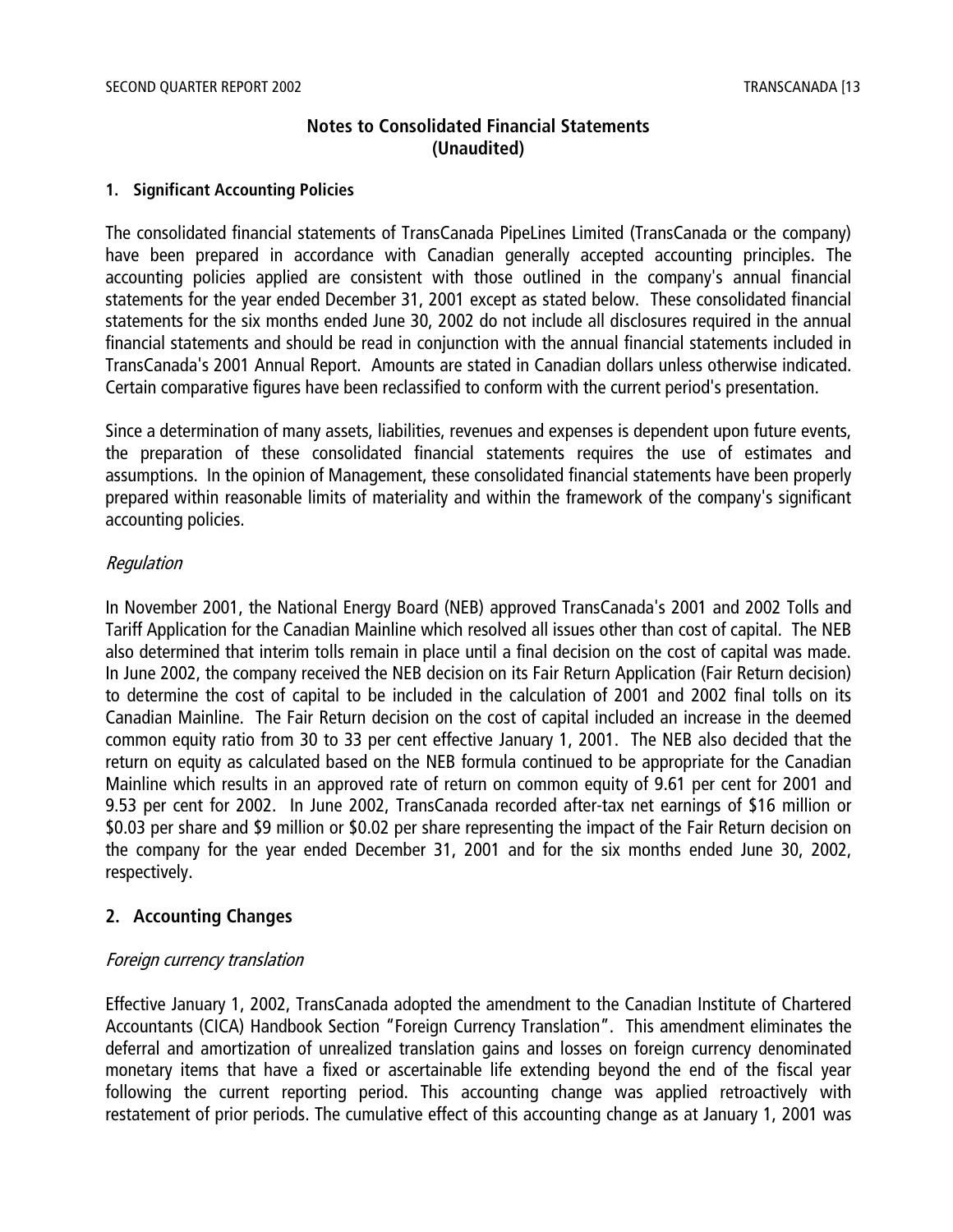an increase of \$1 million in retained earnings. The impact of this change on earnings, which is reflected in the corporate segment, for the year ended December 31, 2001 was an increase of \$5 million. The impact of this change on earnings for the second quarter 2002 and six months ended June 30, 2002 was nil (first quarter 2001 - \$(4) million; second quarter 2001 - \$9 million; third and fourth quarter 2001 – nil).

### Stock-Based Compensation

Effective January 1, 2002, TransCanada adopted the new standard of the CICA Handbook Section "Stock-Based Compensation and Other Stock-Based Payments". This section establishes standards for the recognition, measurement and disclosure of stock-based compensation and other stock-based payments made in exchange for goods and services. It applies to transactions in which an enterprise grants shares of common stock, stock options, or other equity instruments, or incurs liabilities based on the price of common stock or other equity instruments. This section is consistent in most respects with Statement of Financial Accounting Standard No. 123 which was adopted by the company for U.S. GAAP purposes prior to 2002. This new standard has been applied prospectively for Canadian GAAP purposes, effective January 1, 2002.

On February 25, 2002, the company issued 1,946,300 options to purchase common shares at \$21.43 under the company's Key Employee Stock Incentive Plan. Generally, 25 per cent of the common shares subject to an option may be purchased on the award date and 25 per cent on each of the three following award date anniversaries.

TransCanada uses settlement date accounting to account for employee stock options. For stock options granted after January 1, 2002, the use of the fair value method prescribed under the new standard would have resulted in lower net income applicable to common shares of \$2 million and lower net income per share of \$0.01 for the six months ended June 30, 2002. The company uses the Black-Scholes model for this calculation.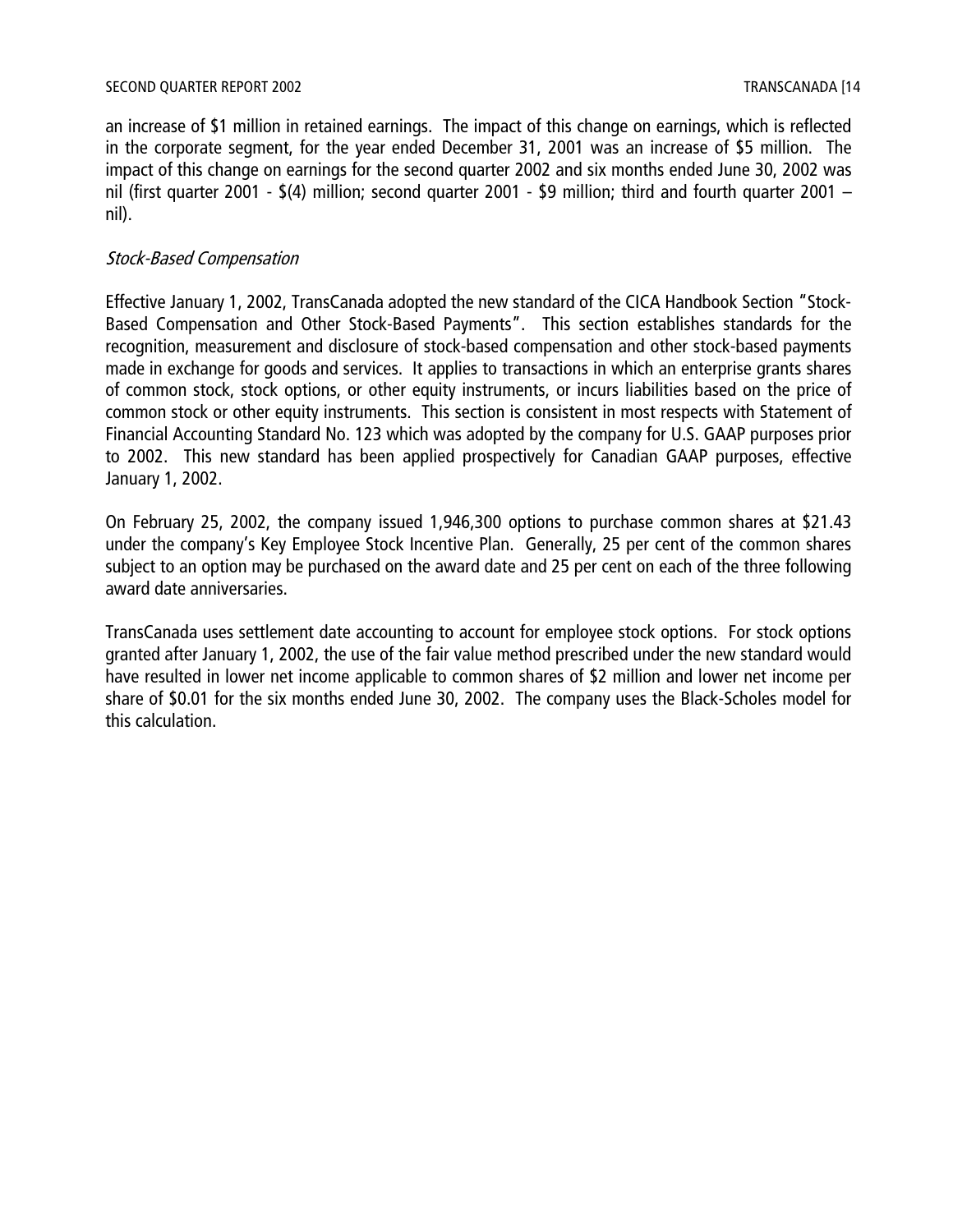# **3. Segmented Information**

|                                        | <b>Transmission</b> |       | <b>Power</b> |       | Corporate |      | <b>Total</b> |       |
|----------------------------------------|---------------------|-------|--------------|-------|-----------|------|--------------|-------|
| Three months ended June 30             |                     |       |              |       |           |      |              |       |
| (unaudited - millions of dollars)      | 2002                | 2001  | 2002         | 2001  | 2002      | 2001 | 2002         | 2001  |
| <b>Revenues</b>                        | 1,066               | 950   | 330          | 369   |           |      | 1,396        | 1,319 |
| Operating expenses                     | (350)               | (293) | (257)        | (298) | (2)       | (6)  | (609)        | (597) |
| Depreciation                           | (198)               | (188) | (15)         | (8)   |           | (1)  | (213)        | (197) |
| Operating income/(loss)                | 518                 | 469   | 58           | 63    | (2)       | (7)  | 574          | 525   |
| Financial and preferred equity charges | (208)               | (214) | (3)          | (3)   | (22)      | (6)  | (233)        | (223) |
| Financial charges of joint ventures    | (22)                | (24)  |              | (2)   |           |      | (22)         | (26)  |
| Other income                           | 8                   | 6     | 4            | 4     |           | 12   | 19           | 22    |
| Income taxes                           | (122)               | (95)  | (22)         | (24)  | 8         | (4)  | (136)        | (123) |
| Continuing operations                  | 174                 | 142   | 37           | 38    | (9)       | (5)  | 202          | 175   |
| Discontinued operations                |                     |       |              |       |           |      |              | (79)  |
| <b>Net Income Applicable to</b>        |                     |       |              |       |           |      |              |       |
| <b>Common Shares</b>                   |                     |       |              |       |           |      | 202          | 96    |

|                                        | <b>Transmission</b><br><b>Power</b> |       |       | Corporate |      | Total |         |         |
|----------------------------------------|-------------------------------------|-------|-------|-----------|------|-------|---------|---------|
| Six months ended June 30               |                                     |       |       |           |      |       |         |         |
| (unaudited - millions of dollars)      | 2002                                | 2001  | 2002  | 2001      | 2002 | 2001  | 2002    | 2001    |
| <b>Revenues</b>                        | 2,007                               | 1,916 | 633   | 759       |      |       | 2,640   | 2,675   |
| Operating expenses                     | (610)                               | (602) | (481) | (601)     | (4)  | (13)  | (1,095) | (1,216) |
| Depreciation                           | (390)                               | (374) | (30)  | (15)      |      | (2)   | (420)   | (391)   |
| Operating income/(loss)                | 1,007                               | 940   | 122   | 143       | (4)  | (15)  | 1,125   | 1,068   |
| Financial and preferred equity charges | (414)                               | (430) | (6)   | (7)       | (48) | (36)  | (468)   | (473)   |
| Financial charges of joint ventures    | (45)                                | (49)  |       | (3)       |      |       | (45)    | (52)    |
| Other income                           | 24                                  | 20    | 7     | 6         | 9    | 25    | 40      | 51      |
| Income taxes                           | (235)                               | (194) | (46)  | (55)      | 17   |       | (264)   | (249)   |
| Continuing operations                  | 337                                 | 287   | 77    | 84        | (26) | (26)  | 388     | 345     |
| Discontinued operations                |                                     |       |       |           |      |       |         | (87)    |
| <b>Net Income Applicable to</b>        |                                     |       |       |           |      |       |         |         |
| <b>Common Shares</b>                   |                                     |       |       |           |      |       | 388     | 258     |
|                                        |                                     |       |       |           |      |       |         |         |

| <b>Total Assets</b>            | June 30, 2002 | December 31, |
|--------------------------------|---------------|--------------|
| (millions of dollars)          | (unaudited)   | 2001         |
| Transmission                   | 17,001        | 17,269       |
| Power                          | 2,025         | 2,083        |
| Corporate                      | 549           | 480          |
| <b>Continuing Operations</b>   | 19,575        | 19,832       |
| <b>Discontinued Operations</b> | 206           | 325          |
|                                | 19,781        | 20,157       |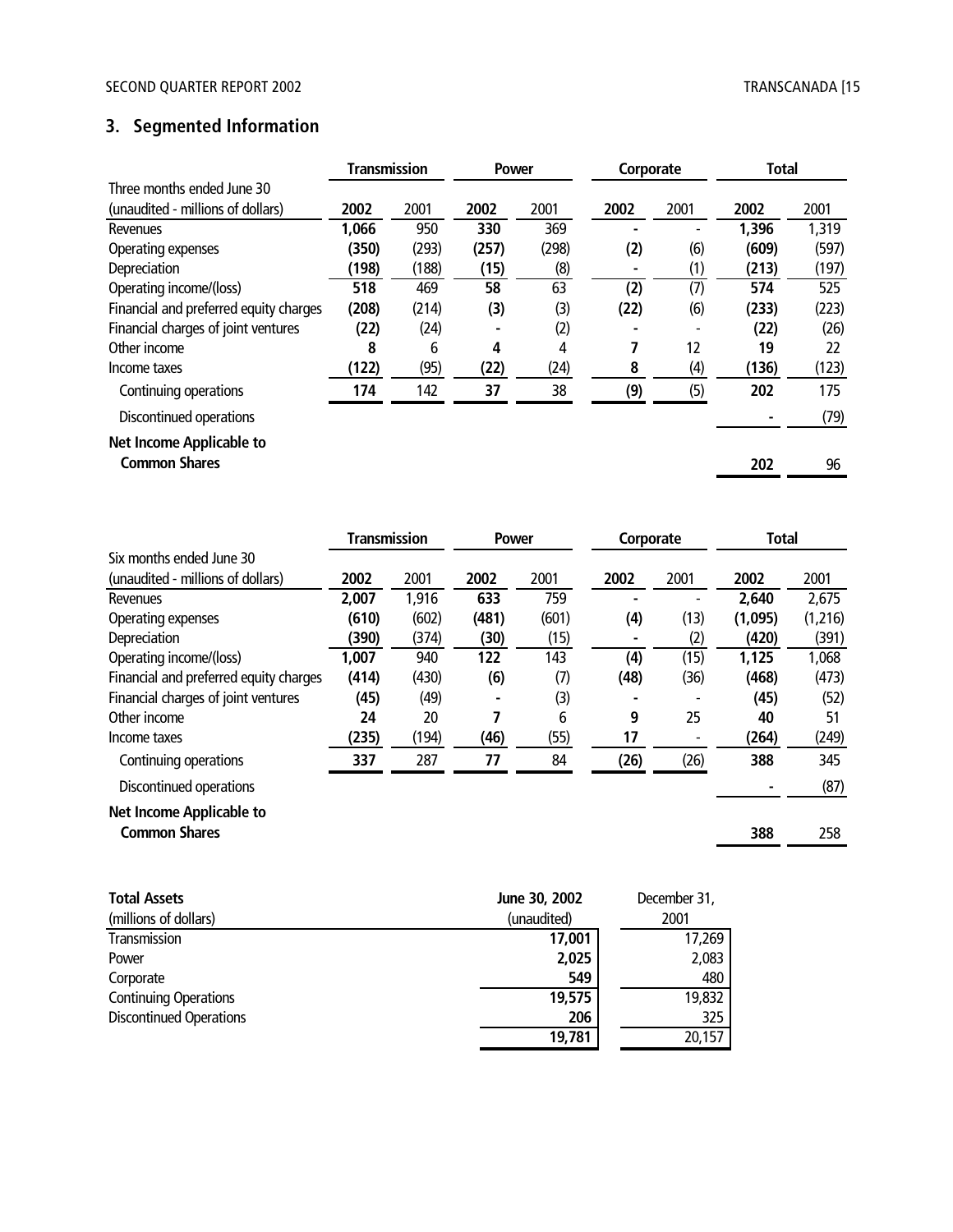#### **4. Discontinued Operations**

In July 2001, the Board of Directors approved a plan to dispose of the company's Gas Marketing business. The Gas Marketing business provided supply, transportation and asset management services, as well as structured financial products and services. In December 1999, the Board of Directors approved a plan (December Plan) to dispose of the company's International, Canadian Midstream and certain other businesses. The company's disposals under both plans were substantially completed at December 31, 2001.

The company remains contingently liable pursuant to obligations under certain energy trading contracts that relate to the divested Gas Marketing business. At June 30, 2002, the provision for loss on discontinued operations, including approximately \$100 million of deferred after-tax gains and remaining obligations related to the Gas Marketing business, was reviewed and was concluded to be appropriate.

Revenues from discontinued operations for the second quarter 2002 were \$9 million (second quarter 2001 - \$3,360 million) and for the six months ended June 30, 2002 were \$23 million (2001 - \$9,889 million). The provision for loss on discontinued operations at June 30, 2002 was \$241 million (December 31, 2001 - \$264 million). This was comprised of \$126 million (December 31, 2001 - \$129 million) relating to Gas Marketing and \$115 million (December 31, 2001 - \$135 million) relating to the December Plan.

#### **Other Financial Information on Discontinued Operations**

The following amounts related to discontinued operations are included in the consolidated balance sheet.

|                                              | June 30, 2002 | December 31, |
|----------------------------------------------|---------------|--------------|
| (millions of dollars)                        | (unaudited)   | 2001         |
| Current assets                               | 95            | 113          |
| Non-current assets                           | 111           | 212          |
| <b>Current liabilities</b>                   | (94)          | (116)        |
| Non-current liabilities                      | (2)           | (9)          |
| <b>Net Assets of Discontinued Operations</b> | 110           | 200          |

#### **5. Commitments and Contingencies**

The Canadian Alliance of Pipeline Landowners' Associations and two individual landowners have commenced an action under Ontario's Class Proceedings Act, 1992, against the company and Enbridge Inc. for damages alleged to arise from the creation of a control zone within 30 metres of the pipeline pursuant to section 112 of the National Energy Board Act. The company believes the claim is without merit and will vigorously defend the action. The company has made no provision for any potential liability. A liability, if any, would be dealt with through the regulatory process.